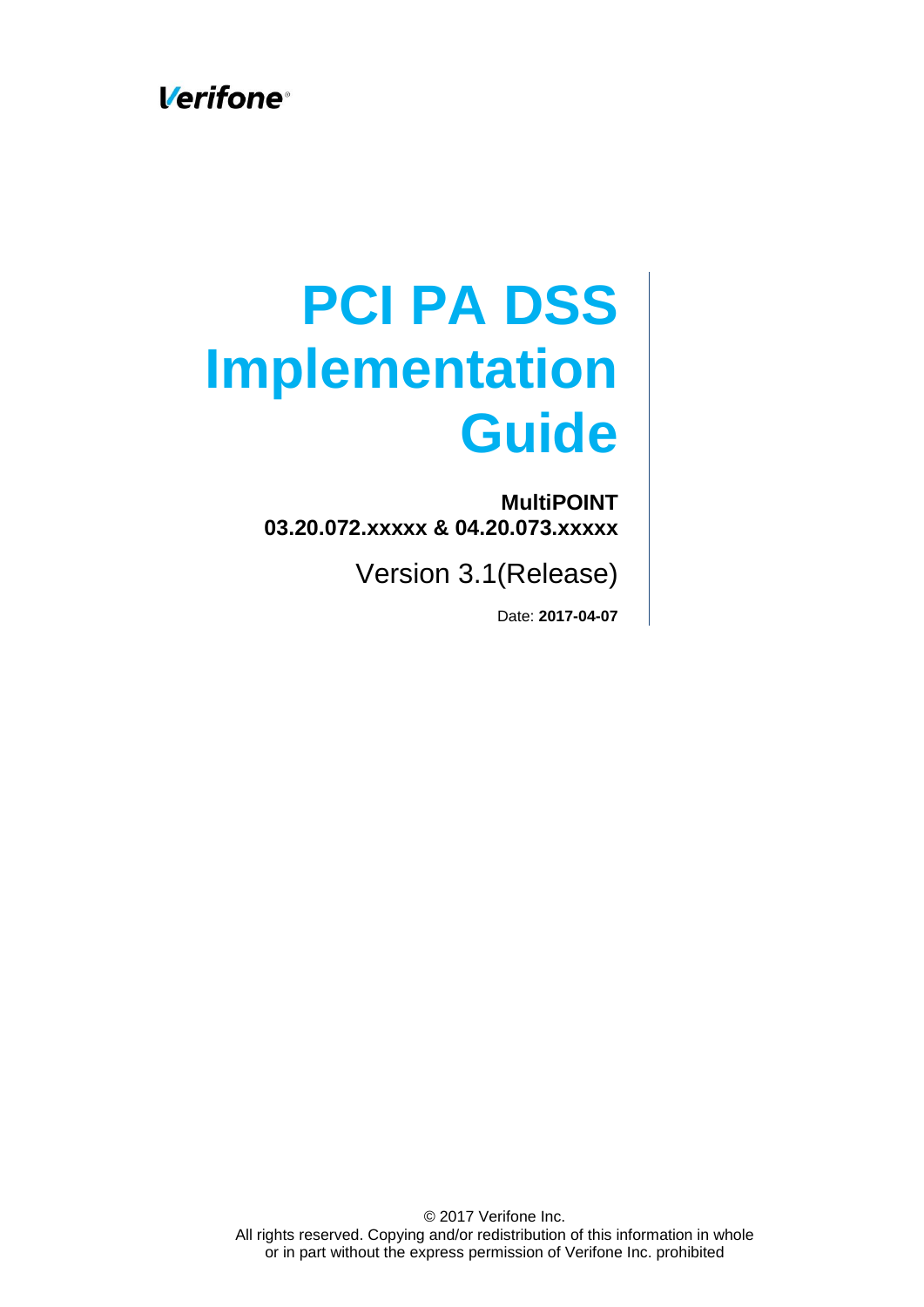

| PCI PA DSS Implementation Guide: MultiPOINT 03.20.072.xxxxx & 04.20.073.xxxxx |                  |              |
|-------------------------------------------------------------------------------|------------------|--------------|
| Author Sergejs Melnikovs                                                      | Date: 2017-04-07 | Version 3.1  |
| E-mail sergejs.melnikovs@verifone.com                                         |                  | Page $2(18)$ |

## <span id="page-1-0"></span>**Contents**

| 1.  |                                                                                                |  |
|-----|------------------------------------------------------------------------------------------------|--|
| 1.1 |                                                                                                |  |
| 1.2 |                                                                                                |  |
| 1.3 |                                                                                                |  |
| 1.4 |                                                                                                |  |
| 1.5 |                                                                                                |  |
| 2.  |                                                                                                |  |
| 2.1 |                                                                                                |  |
| 2.2 | PA-DSS Req. 1.1.5: Securely delete any sensitive data used for debugging or troubleshooting  6 |  |
| 2.3 |                                                                                                |  |
| 2.4 |                                                                                                |  |
| 2.5 |                                                                                                |  |
| 2.6 |                                                                                                |  |
| 2.7 | PA-DSS Req. 2.5: Implement key management processes and procedures 7                           |  |
| 2.8 | PA-DSS Req. 2.6: Provide a mechanism to render irretrievable any cryptographic key material8   |  |
| 2.9 |                                                                                                |  |
|     | 2.10 PA-DSS Req. 3.2: Unique user IDs and secure authentication for access to servers etc8     |  |
|     |                                                                                                |  |
|     |                                                                                                |  |
|     |                                                                                                |  |
|     |                                                                                                |  |
|     | 2.15 PA-DSS Req. 6.2: Secure transmission of cardholder data over wireless networks10          |  |
|     | 2.16 PA-DSS Req. 6.3: Provide instructions for secure use of wireless technology 10            |  |
|     | 2.17 PA-DSS Req. 7.2.3: Instructions for customers about secure installation and updates 11    |  |
|     | 2.18 PA-DSS Req. 8.2: Must only use secure services, protocols and other components 11         |  |
|     | 2.19 PA-DSS Req. 9.1: Store cardholder data only on servers not connected to the Internet11    |  |
|     | 2.20 PA-DSS Req. 10.1: Implement two-factor authentication for remote access to payment        |  |
|     |                                                                                                |  |
|     | 2.21 PA-DSS Req. 10.2.1: Securely deliver remote payment application updates 12                |  |
|     |                                                                                                |  |
|     | 2.23 PA-DSS Req. 11.1: Secure transmissions of cardholder data over public networks12          |  |
|     | 2.24 PA-DSS Req. 11.2: Encrypt cardholder data sent over end-user messaging technologies13     |  |
|     | 2.25 PA-DSS Req. 12.1, 12.1.1 and 12.2: Secure all non-console administrative access13         |  |
| 3.  |                                                                                                |  |
| 4.  |                                                                                                |  |
|     |                                                                                                |  |
|     |                                                                                                |  |
|     |                                                                                                |  |
|     |                                                                                                |  |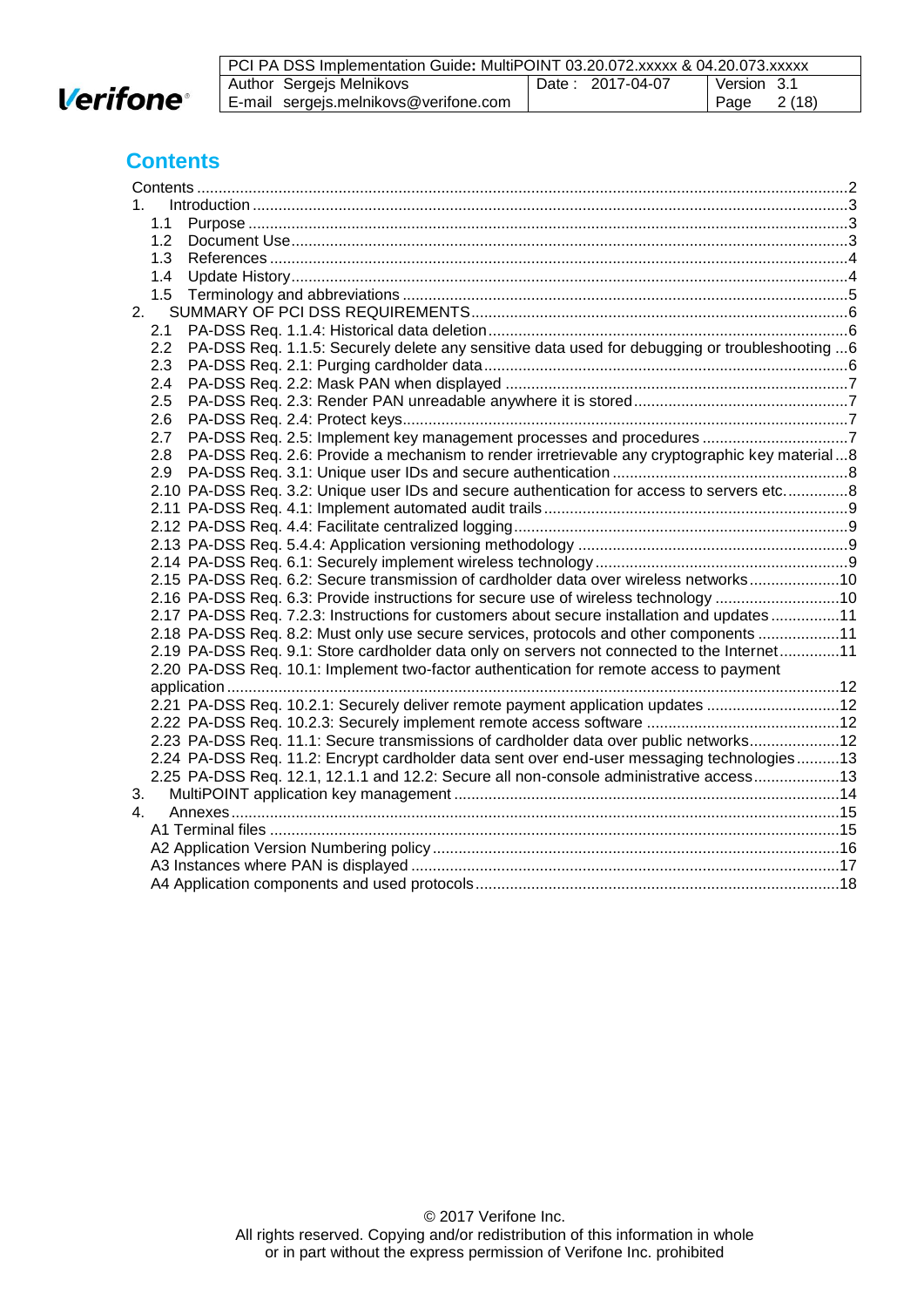

# <span id="page-2-0"></span>**1. Introduction**

#### <span id="page-2-1"></span>**1.1 Purpose**

The Payment Card Industry Data Security Standard (PCI-DSS) defines a set of requirements for the configuration, operation, and security of payment card transactions in your business. If you use Verifone MultiPOINT payment application in your business to store, process, or transmit payment card information, this standard and this guide apply to you.

The requirements are designed for use by assessors conducting onsite reviews and for merchants who must validate compliance with the PCI DSS.

Failure to comply with these standards can result in significant fines if a security breach should occur. For more details about PCI DSS, please see the following link:

[http://www.pcisecuritystandards.org](http://www.pcisecuritystandards.org/)

This guide is updated whenever there are changes in MultiPOINT software that affect PCI DSS and is also reviewed annually and updated as needed to reflect changes in the MultiPOINT as well as the PCI standards. Guidelines how to download the latest version of this document could be found on the following web site

#### <http://www.verifone.lv/>

The Payment Card Industry has also set the requirements for software applications that store, process or transmit cardholder data. These requirements are defined by the Payment Card Industry Payment Application Data Security Standard (PCI PA-DSS). In order to facilitate for you to get a PCI DSS assessment the Verifone software application has been approved by PCI to comply with the PCI PA-DSS requirements.

**Note: This guide refers to MultiIPOINT software versions on the PCI web site "List of Validated Payment Applications" that have been validated in accordance with PCI PA-DSS. If you cannot find the version of your MultiPOINT application on that list please contact our helpdesk at Verifone Baltic in order to upgrade your terminal.**

**<http://www.pcisecuritystandards.org/>**

#### <span id="page-2-2"></span>**1.2 Document Use**

This PA-DSS Implementation Guide contains information for proper use of the Verifone MultiPOINT payment application. Verifone Baltic SIA does not possess the authority to state that a merchant may be deemed "PCI Compliant" if information contained within this document is followed. Each merchant is responsible for creating a PCI-compliant environment. The purpose of this guide is to provide the information needed during installation and operation of the MultiPOINT payment application in a manner that will support a merchant's PCI DSS compliance efforts.

**Note 1:** Both the System Installer and the controlling merchant must read this document. Hence, the Implementation Guide should be distributed to all relevant payment application users (customers, resellers and integrators)

**Note 2:** This document must also be used when training ECR integrators/resellers at initial workshops.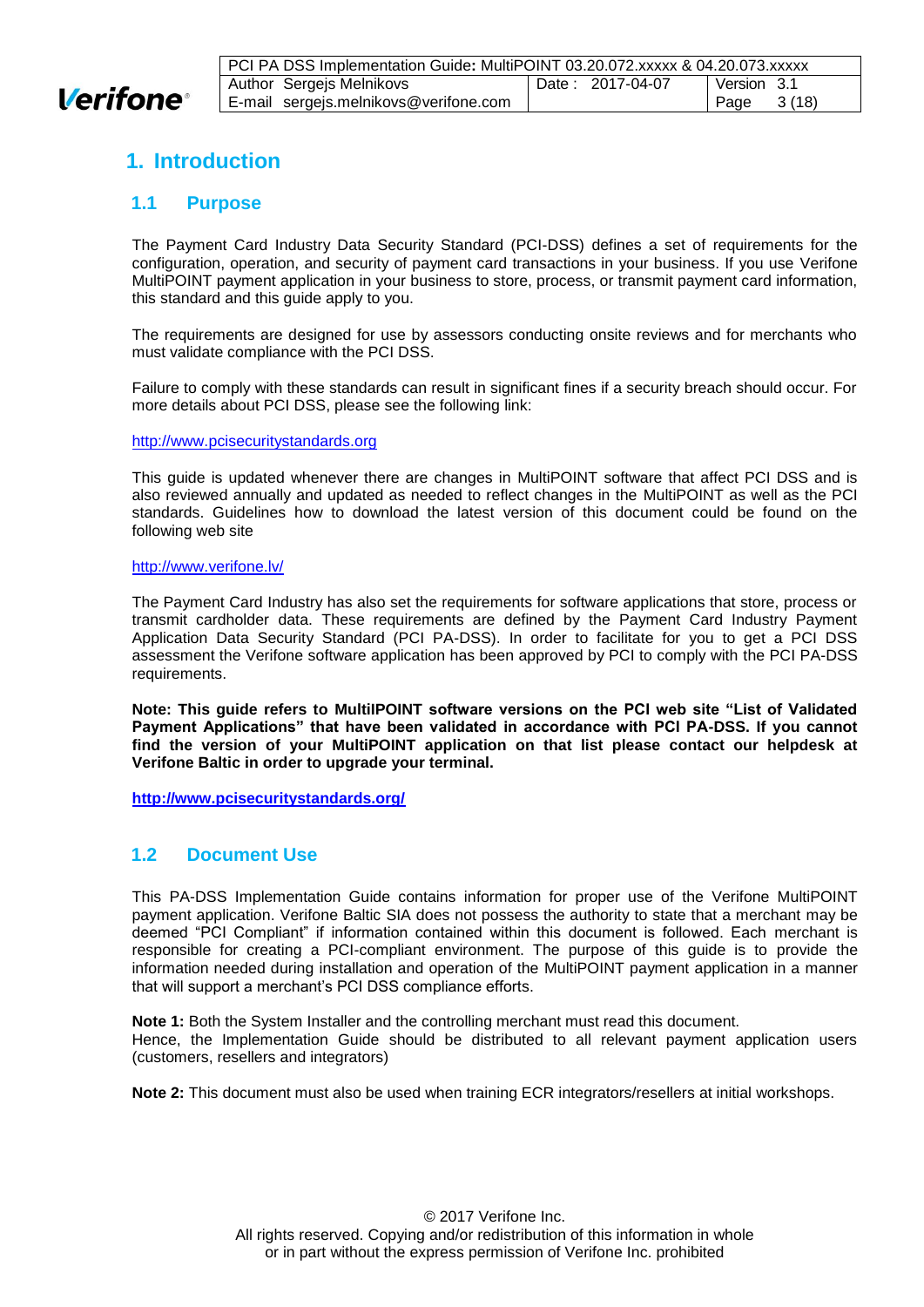

| PCI PA DSS Implementation Guide: MultiPOINT 03.20.072.xxxxx & 04.20.073.xxxxx |  |                  |             |        |
|-------------------------------------------------------------------------------|--|------------------|-------------|--------|
| Author Sergejs Melnikovs                                                      |  | Date: 2017-04-07 | Version 3.1 |        |
| E-mail sergejs.melnikovs@verifone.com                                         |  |                  | ⊤ Page      | 4 (18) |

#### <span id="page-3-0"></span>**1.3 References**

- *(1) Payment Card Industry – Payment Application Data Security Standard v3.2*
- *(2) Payment Card Industry – Data Security Standard v3.2*
- <span id="page-3-2"></span>*(3) Terminal Audit Log v1.7*
- <span id="page-3-3"></span>*(4) Verifone Baltic – Terminal Software Version Numbering Specification v1.4.1*

## <span id="page-3-1"></span>**1.4 Update History**

| Ver. | <b>Name</b>       | <b>Date</b> | <b>Comments</b>                                                                                                                                              |
|------|-------------------|-------------|--------------------------------------------------------------------------------------------------------------------------------------------------------------|
| 1.00 | Sergejs Melnikovs | 2010-04-08  | Original version                                                                                                                                             |
| 1.01 | Janis Grikis      | 2010-04-09  | Reviewed                                                                                                                                                     |
| 1.3  | Sergejs Melnikovs | 2010-06-09  | Corrected according to GAP Analysis Report on April 27,<br>2010                                                                                              |
| 1.4  | Sergejs Melnikovs | 2010-07-28  | Correction according to GAP Analysis Report on July 23,<br>2010                                                                                              |
| 1.5  | Sergejs Melnikovs | 2011-01-20  | Correction according PA-DSS v1.2 requirement 4.2                                                                                                             |
| 1.6  | Sergejs Melnikovs | 2013-06-19  | Annual review and update the document according to<br>PA DSS version 2.0 requirements                                                                        |
| 1.7  | Sergejs Melnikovs | 2013-07-09  | Added application version on title page                                                                                                                      |
| 1.8  | Sergejs Melnikovs | 2013-07-17  | Added notes about TMS in chapter 2                                                                                                                           |
| 1.9  | Sergejs Melnikovs | 2014-07-18  | Minor rework of the document according to MultiPOINT<br>02.20.071.<br>version<br>Added<br>about<br>annex<br>version<br>methodology                           |
| 2.0  | Sergejs Melnikovs | 2015-06-15  | Document rebranding.<br>Updated according to PCI DSS & PCI PA DSS version<br>3.1 requirements                                                                |
| 2.1  | Sergejs Melnikovs | 2015-07-09  | Added description of connection initiation for integrated<br>mode.                                                                                           |
| 3.0  | Sergejs Melnikovs | 2016-01-09  | Updated according to PCI DSS & PCI PA DSS version<br>3.2 requirements. Redesign content of the document to<br>improve usability. Small minor editor changes. |
| 3.1  | Sergejs Melnikovs | 2017-04-07  | Added clarification related to PA DSS requirements<br>2.3.a, 3.1.a & 7.2.3                                                                                   |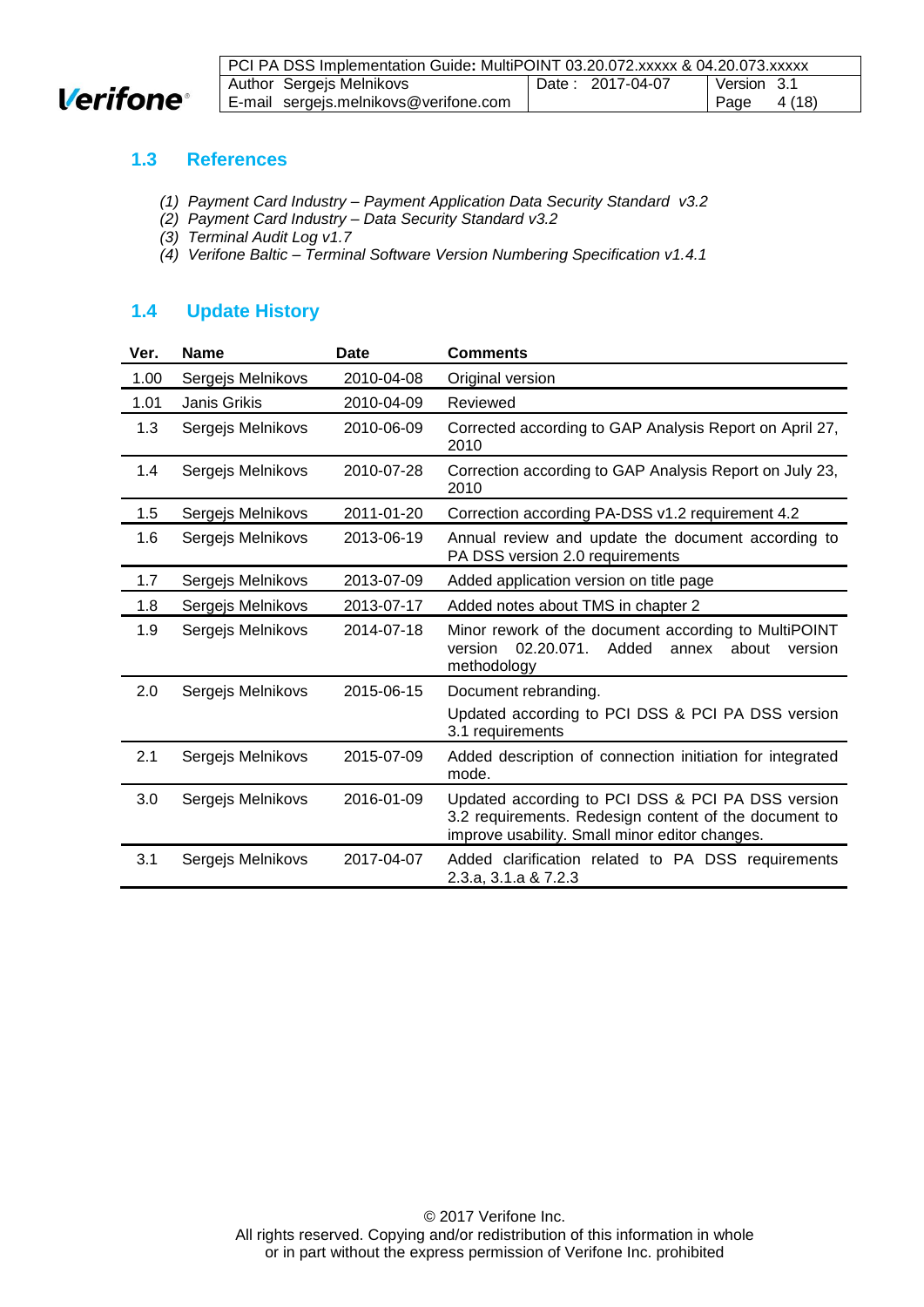

| PCI PA DSS Implementation Guide: MultiPOINT 03.20.072.xxxxx & 04.20.073.xxxxx |                  |                |
|-------------------------------------------------------------------------------|------------------|----------------|
| Author Sergejs Melnikovs                                                      | Date: 2017-04-07 | Version 3.1    |
| E-mail sergejs.melnikovs@verifone.com                                         |                  | 5 (18)<br>Page |

# <span id="page-4-0"></span>**1.5 Terminology and abbreviations**

| 3DES                          | Triple DES common name for the Triple Data Encryption Algorithm                                                                                         |
|-------------------------------|---------------------------------------------------------------------------------------------------------------------------------------------------------|
| <b>AES</b>                    | Advances encryption standard                                                                                                                            |
| <b>Cardholder Data</b>        | PAN, Expiration Date, Cardholder Name and Service Code.                                                                                                 |
| CVV <sub>2</sub>              | Card Verification Value, also called CVC2, is a three or four digit value                                                                               |
|                               | printed on the back of the card but not encoded on the magnetic stripe or the                                                                           |
|                               | chip. Supplying this code in a transaction is intended to verify that the card is                                                                       |
|                               | present at the point of sale when PAN is entered manually or when a voice                                                                               |
|                               | referral is performed.                                                                                                                                  |
| <b>ECR</b>                    | <b>Electronic Cash Register</b>                                                                                                                         |
| <b>HSM</b>                    | Hardware security module                                                                                                                                |
| <b>Magnetic Stripe Data</b>   | Track data read from the magnetic stripe, magnetic-stripe image on the chip,                                                                            |
|                               | or elsewhere.                                                                                                                                           |
| <b>MultiPOINT Application</b> | Terminal Payment Application for use in Baltic States (Estonia, Latvia,                                                                                 |
| <b>MultiPOINT Terminal</b>    | Lithuania)                                                                                                                                              |
| <b>PA DSS</b>                 | Terminal with installed MultiPOINT Application<br>Payment Application Data Security Standard is a standard for validation of                            |
|                               | payment applications that store, process or transmit payment card data.                                                                                 |
|                               | Applications that comply with PA-DSS have built in protection of card data                                                                              |
|                               | and hereby facilitates for retailers to comply with PCI-DSS.                                                                                            |
| <b>PAN</b>                    | Primary Account Number. PAN, also called card number, is part of the                                                                                    |
|                               | magnetic stripe data and is also printed or embossed on the card. PAN can                                                                               |
|                               | also be stored in the chip of the card.                                                                                                                 |
| <b>PCI DSS</b>                | Payment Card Industry Data Security Standard. Retailers that use                                                                                        |
|                               | applications to store, process or transmit payment card data are subject to                                                                             |
|                               | the PCI-DSS standard.                                                                                                                                   |
| <b>PCI PTS</b>                | Payment Card Industry PIN Transaction Security                                                                                                          |
| <b>PED</b>                    | <b>PIN Entry Device</b>                                                                                                                                 |
| <b>POS</b>                    | Point of sale                                                                                                                                           |
| <b>Sensitive</b>              | Magnetic Stripe Data, CAV2/CVC2/CVV2/CID, PINs/PIN-block.                                                                                               |
| <b>Authentication Data</b>    |                                                                                                                                                         |
| <b>Service Code</b>           | A three digit code from the magnetic stripe data defining (1) Interchange and                                                                           |
|                               | technology, (2) Authorization processing and (3) Range of services and PIN                                                                              |
|                               | requirements.                                                                                                                                           |
| <b>SNMP</b>                   | Simple Network Management Protocol is a network protocol. It is used<br>mostly in network management systems to monitor network-attached devices        |
|                               | for conditions that warrant administrative attention.                                                                                                   |
| <b>SSH</b>                    | Secure Shell (SSH) is a network protocol that allows data to be exchanged                                                                               |
|                               | using a secure channel between two networked devices.                                                                                                   |
| <b>SSL</b>                    | Secure Sockets Layer is a commonly used method to protect transmission                                                                                  |
|                               | across public networks.                                                                                                                                 |
| <b>SYSLOG</b>                 | Syslog is a standard for computer data logging.                                                                                                         |
| <b>TCP</b>                    | Transmission Control Protocol is one of the core protocols of the Internet                                                                              |
|                               | protocol suite.                                                                                                                                         |
| <b>TLS</b>                    | Acronym for "Transport Layer Security." Designed with goal of providing data                                                                            |
|                               | secrecy and data integrity between two communicating applications. TLS is                                                                               |
|                               | successor of SSL.                                                                                                                                       |
| <b>TMS</b>                    | Terminal management system                                                                                                                              |
| <b>TRSM</b>                   | Tamper resistant security module                                                                                                                        |
| <b>UDP</b>                    | User Datagram Protocol is one of the core protocols of the Internet protocol                                                                            |
|                               | suite.                                                                                                                                                  |
| <b>WEP</b>                    | Wired Equivalent Privacy, a wireless network security standard. Sometimes                                                                               |
|                               | erroneously called "Wireless Encryption Protocol"                                                                                                       |
| <b>WPA and WPA2</b>           | Wi-Fi Protected Access is a certification program created by the Wi-Fi<br>Alliance to indicate compliance with the security protocol created by the Wi- |
|                               | Fi Alliance to secure wireless computer networks.                                                                                                       |
|                               |                                                                                                                                                         |

© 2017 Verifone Inc.

All rights reserved. Copying and/or redistribution of this information in whole or in part without the express permission of Verifone Inc. prohibited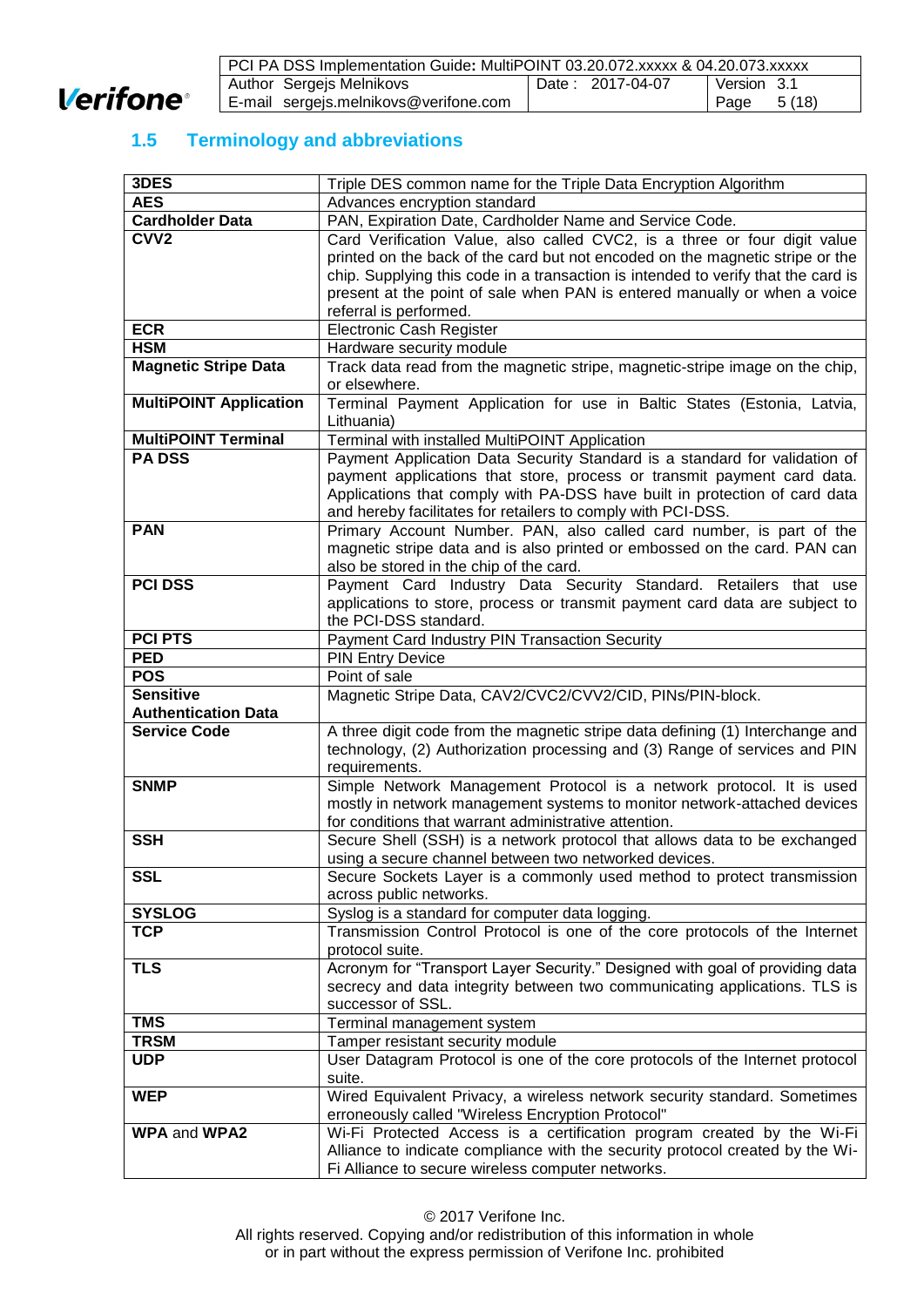

| PCI PA DSS Implementation Guide: MultiPOINT 03.20.072.xxxxx & 04.20.073.xxxxx |                                       |  |                  |              |  |
|-------------------------------------------------------------------------------|---------------------------------------|--|------------------|--------------|--|
|                                                                               | Author Sergejs Melnikovs              |  | Date: 2017-04-07 | Version 3.1  |  |
|                                                                               | E-mail sergejs.melnikovs@verifone.com |  |                  | Page $6(18)$ |  |

# <span id="page-5-0"></span>**2. SUMMARY OF PCI DSS REQUIREMENTS**

This summary provides basic overview of the PCI PA-DSS requirements that have a related to Implementation Guide topic. It also explains how the requirement is handled on the MultiPOINT application side and required actions for your (as a customer).

The complete PCI-DSS and PA-DSS documentation can be found at:

[http://www.pcisecuritystandards.org](http://www.pcisecuritystandards.org/)

**Note**: If a Terminal Management Systems is used as part of an authenticated remote software distribution framework for the PED, it should be evaluated by a QSA as part of any PCI DSS assessment.

## <span id="page-5-1"></span>**2.1 PA-DSS Req. 1.1.4: Historical data deletion**

Securely delete any magnetic stripe data, card validation values or codes, and PINs or PIN block data stored by previous versions of the payment application

|                        | No specific setup for MultiPOINT application is required. New version of     |
|------------------------|------------------------------------------------------------------------------|
| <b>How MultiPOINT</b>  | MultiPOINT application does not use any cardholder's sensitive historical    |
| application meets this | data collected by previous version of the application. On installation,      |
| requirement            | MultiPOINT application performs secure wipe for all terminal's memory,       |
|                        | which is available for custom application files.                             |
|                        | You must make sure that historical data (magnetic stripe data, cardholder    |
| merchant/reseller      | data and CVV2s) are removed from all other storage devices used in your      |
| actions required       | systems, ECRs, PCs, servers etc. For further details please refer to your    |
|                        | vendor. Removal of sensitive authentication data is absolutely necessary for |
|                        | PCI DSS compliance.                                                          |

<span id="page-5-2"></span>Aligns with PCI DSS Requirement 3.2

#### **2.2 PA-DSS Req. 1.1.5: Securely delete any sensitive data used for debugging or troubleshooting**

Delete any sensitive authentication data (pre-authorization) gathered as a result of troubleshooting the payment application.

| <b>How MultiPOINT</b><br>application meets this<br>requirement | No any sensitive cardholder's data are retrieving by MultiPOINT application<br>in Verifone production terminals. In case when sensitive cardholder's data<br>need to be present in the logs for troubleshooting is only done at Verifone<br>lab/test environment using test terminals. |  |
|----------------------------------------------------------------|----------------------------------------------------------------------------------------------------------------------------------------------------------------------------------------------------------------------------------------------------------------------------------------|--|
| merchant/reseller                                              | The merchant/reseller is not required to take any action in relation to this                                                                                                                                                                                                           |  |
| actions required                                               | requirement.                                                                                                                                                                                                                                                                           |  |
| Allows with DOI DOO Demolecule of 0.0.                         |                                                                                                                                                                                                                                                                                        |  |

<span id="page-5-3"></span>Aligns with PCI DSS Requirement 3.2

#### **2.3 PA-DSS Req. 2.1: Purging cardholder data**

| Securely delete cardholder data after customer-defined retention period. |                                                                                                                                                                                                                                                                                                                                                                                                                                        |  |
|--------------------------------------------------------------------------|----------------------------------------------------------------------------------------------------------------------------------------------------------------------------------------------------------------------------------------------------------------------------------------------------------------------------------------------------------------------------------------------------------------------------------------|--|
| <b>How MultiPOINT</b>                                                    | All cardholder data is automatically erased during the nightly batch sending                                                                                                                                                                                                                                                                                                                                                           |  |
| application meets this                                                   | or if manual batch sending is done. See the list of files in the Annex A1                                                                                                                                                                                                                                                                                                                                                              |  |
| requirement                                                              | <b>Terminal files</b>                                                                                                                                                                                                                                                                                                                                                                                                                  |  |
| merchant/reseller<br>actions required                                    | All cardholder data is automatically erased according to batch sending<br>configuration on MultiPOINT terminal. If you want you can send batch<br>manually.<br>If the terminal prints full PAN on merchant ticket please securely protect the<br>merchant receipts/data and securely delete them after retention period in<br>accordance with PCI DSS Requirements. Such protection is absolutely<br>necessary for PCI DSS compliance. |  |

Aligns with PCI DSS Requirement 3.1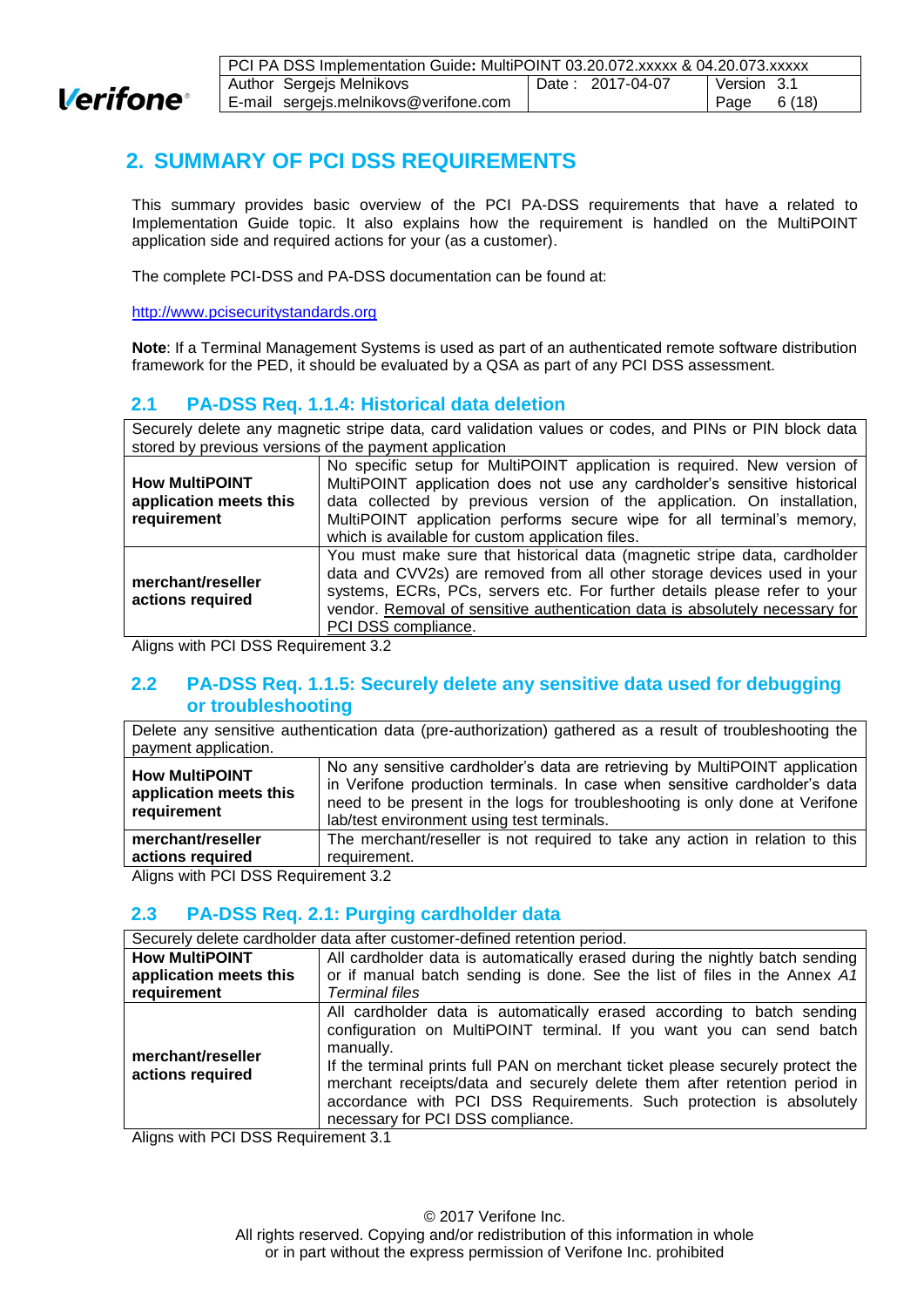

| PCI PA DSS Implementation Guide: MultiPOINT 03.20.072.xxxxx & 04.20.073.xxxxx |                  |               |
|-------------------------------------------------------------------------------|------------------|---------------|
| Author Sergejs Melnikovs                                                      | Date: 2017-04-07 | Version 3.1   |
| E-mail sergejs.melnikovs@verifone.com                                         |                  | 7(18)<br>Page |

## <span id="page-6-0"></span>**2.4 PA-DSS Req. 2.2: Mask PAN when displayed**

Mask PAN when displayed (the first six and last four digits are the maximum number of digits to be displayed) so only personnel with a business need can see the full PAN.

| <b>How MultiPOINT</b>                 | Details of all instances where PAN is displayed, including but not limited to                                                                                                                                                                          |
|---------------------------------------|--------------------------------------------------------------------------------------------------------------------------------------------------------------------------------------------------------------------------------------------------------|
| application meets this                | POS devices, screens, logs, and receipts are available in Annex A3                                                                                                                                                                                     |
| requirement                           | Instances where PAN is displayed.                                                                                                                                                                                                                      |
| merchant/reseller<br>actions required | If the terminal prints full PAN on merchant ticket please securely protect the<br>receipts in accordance with PCI DSS Requirement 3.3 and ensure that the<br>data available only to personnel with a legitimate business need can see the<br>full PAN. |

<span id="page-6-1"></span>Aligns with PCI DSS Requirement 3.3

## **2.5 PA-DSS Req. 2.3: Render PAN unreadable anywhere it is stored**

Render PAN unreadable anywhere it is stored (including data on portable digital media, backup media, and in logs). The PAN must be rendered unreadable anywhere it is stored, even outside the payment application (for example, log files output by the application for storage in the customer environment)

|                        | approacholi (ioi oxampio, iog moo output by the approacholi for otorago in the outcomer originality |  |  |
|------------------------|-----------------------------------------------------------------------------------------------------|--|--|
|                        | Details of all instances where PAN is displayed, including but not limited to                       |  |  |
| <b>How MultiPOINT</b>  | POS devices, screens, logs, and receipts are available in Annex A3                                  |  |  |
| application meets this | Instances where PAN is displayed                                                                    |  |  |
| requirement            | The application does not allow plaintext PAN output even for debugging/                             |  |  |
|                        | troubleshooting purposes.                                                                           |  |  |
| merchant/reseller      | The customer is responsible for rendering PAN unreadable in all instances                           |  |  |
| actions required       | where a PAN could be stored in outside of MultiPOINT application.                                   |  |  |
|                        |                                                                                                     |  |  |

<span id="page-6-2"></span>Aligns with PCI DSS Requirement 3.4

## **2.6 PA-DSS Req. 2.4: Protect keys**

Protect keys used to secure cardholder data against disclosure and misuse. Access to keys used for cardholder data encryption must be restricted to the fewest possible number of key custodians. Keys should be stored securely.

| <b>How MultiPOINT</b><br>application meets this<br>requirement | Cryptographic keys used to encrypt cardholder data stored inside tamper-<br>protected memory area of terminals, so disclosure and misuse of keys is not<br>possible. Tamper protected memory area protection implemented according<br>to PCI PTS requirements. |
|----------------------------------------------------------------|----------------------------------------------------------------------------------------------------------------------------------------------------------------------------------------------------------------------------------------------------------------|
| merchant/reseller                                              | The merchant/reseller is not required to take any action in relation to this                                                                                                                                                                                   |
|                                                                |                                                                                                                                                                                                                                                                |
| actions required                                               | requirement.                                                                                                                                                                                                                                                   |

<span id="page-6-3"></span>Aligns with PCI DSS Requirement 3.5

#### **2.7 PA-DSS Req. 2.5: Implement key management processes and procedures**

Implement key-management processes and procedures for cryptographic keys used for encryption of cardholder data.

| <b>How MultiPOINT</b><br>application meets this<br>requirement          | There is no any possibility to manage the keys directly on the terminal. All<br>key generation and delivery implemented according to PCI requirements<br>MultiPOINT application is designed to use TLS 1.2 or TLS 1.1 (secure<br>configuration in accordance with NIST SP 800-52 rev 1) communication<br>channel encryption. Cardholder data stored in terminal memory is encrypted<br>by key that is automatically generated and periodically updated by the<br>application without any user intervention.<br>Key management is briefly described in chapter MultiPOINT application key<br>management of this document. |
|-------------------------------------------------------------------------|--------------------------------------------------------------------------------------------------------------------------------------------------------------------------------------------------------------------------------------------------------------------------------------------------------------------------------------------------------------------------------------------------------------------------------------------------------------------------------------------------------------------------------------------------------------------------------------------------------------------------|
| merchant/reseller                                                       | The merchant/reseller is not required to take any action in relation to this                                                                                                                                                                                                                                                                                                                                                                                                                                                                                                                                             |
| actions required                                                        | requirement.                                                                                                                                                                                                                                                                                                                                                                                                                                                                                                                                                                                                             |
| $\mathbf{A}$ is the position of $\mathbf{A}$ is the set of $\mathbf{A}$ |                                                                                                                                                                                                                                                                                                                                                                                                                                                                                                                                                                                                                          |

Aligns with PCI DSS Requirement 3.6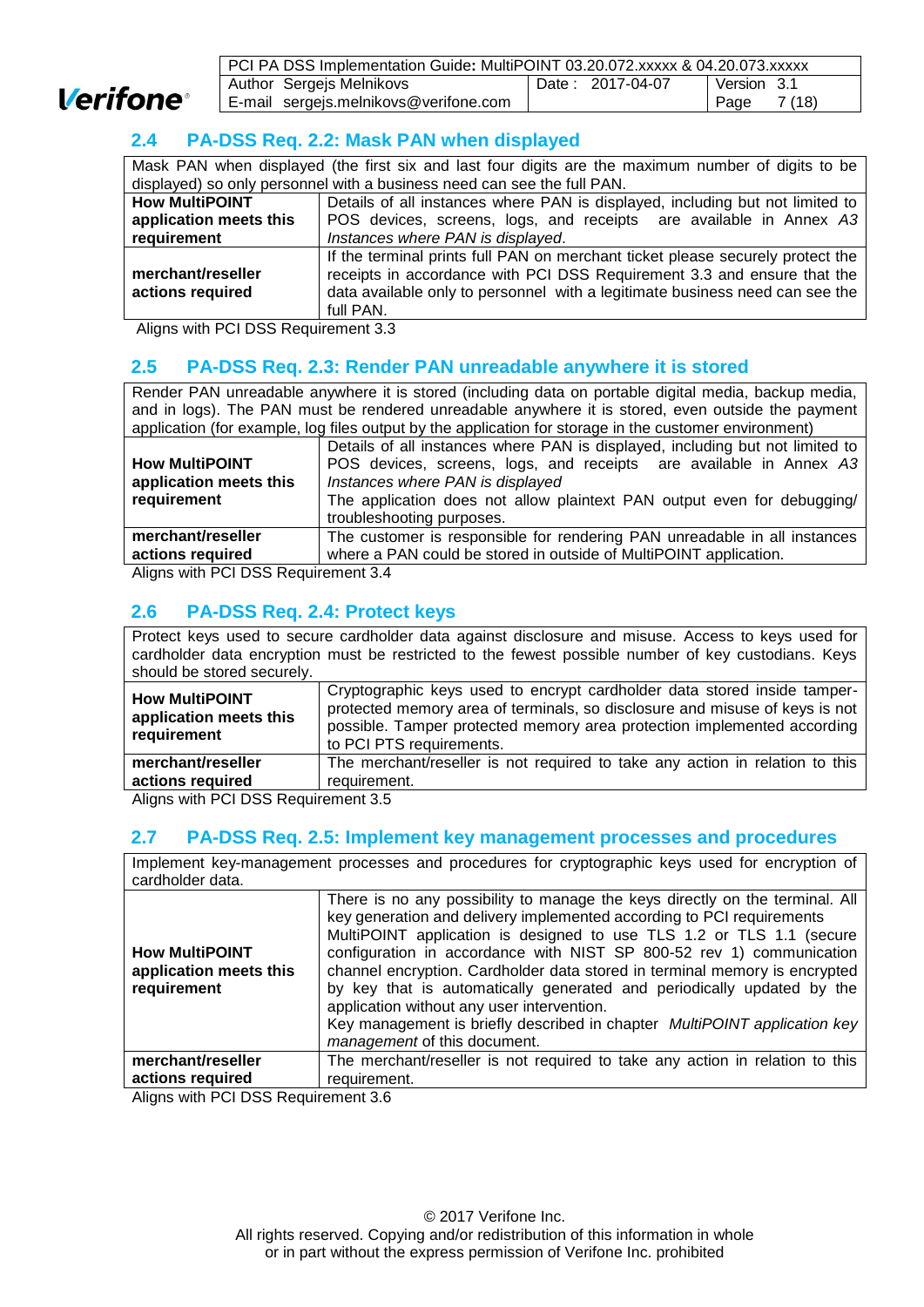**Verifone** 

| PCI PA DSS Implementation Guide: MultiPOINT 03.20.072.xxxxx & 04.20.073.xxxxx |                  |                |  |
|-------------------------------------------------------------------------------|------------------|----------------|--|
| Author Sergejs Melnikovs                                                      | Date: 2017-04-07 | Version 3.1    |  |
| E-mail sergejs.melnikovs@verifone.com                                         |                  | 8 (18)<br>Page |  |

## <span id="page-7-0"></span>**2.8 PA-DSS Req. 2.6: Provide a mechanism to render irretrievable any cryptographic key material**

Provide a mechanism to render irretrievable cryptographic key material or cryptograms stored by the payment application.

| <b>How MultiPOINT</b><br>application meets this<br>requirement | MultiPOINT application is designed to use TLS 1.2 or TLS 1.1 (secure<br>configuration in accordance with NIST SP 800-52 rev 1) communication<br>channel encryption. Cardholder or sensitive data that are sent to host during<br>authorization are encrypted by key residing only within authorization systems<br>HSM and secure memory of a terminal. Cardholder data stored in terminal<br>memory is encrypted by key that is automatically generated and periodically<br>updated by the application without any user intervention.<br>All cryptographic material must be removed before new version of payment<br>application deployed into the terminal. The removal of this material is<br>automatically handled by the MultiPOINT application so you do not need to<br>take any action. New version of MultiPOINT application does not use any<br>encrypted historical data collected by previous version of the application<br>Key management is briefly described in chapter MultiPOINT application key<br>management of this document. |
|----------------------------------------------------------------|-------------------------------------------------------------------------------------------------------------------------------------------------------------------------------------------------------------------------------------------------------------------------------------------------------------------------------------------------------------------------------------------------------------------------------------------------------------------------------------------------------------------------------------------------------------------------------------------------------------------------------------------------------------------------------------------------------------------------------------------------------------------------------------------------------------------------------------------------------------------------------------------------------------------------------------------------------------------------------------------------------------------------------------------------|
| merchant/reseller<br>actions required                          | Please be sure that you use valid TLS certificate of the acquirer. When the<br>certificate close to be expired replace it by new one according to acquirer<br>requirements.                                                                                                                                                                                                                                                                                                                                                                                                                                                                                                                                                                                                                                                                                                                                                                                                                                                                     |

<span id="page-7-1"></span>Aligns with PCI DSS Requirement 3.6

## **2.9 PA-DSS Req. 3.1: Unique user IDs and secure authentication**

| Use unique user IDs and secure authentication for administrative access and access to cardholder data. |                                                                                 |  |  |  |
|--------------------------------------------------------------------------------------------------------|---------------------------------------------------------------------------------|--|--|--|
| <b>How MultiPOINT</b>                                                                                  | This requirement cannot be applied to the payment MultiPOINT application        |  |  |  |
| application meets this                                                                                 | because there is no user login for the payment application itself. It runs on a |  |  |  |
| requirement                                                                                            | Hardware terminal without requiring an operator or admin login.                 |  |  |  |
|                                                                                                        | All other systems in the cardholder data should be protected by PCI-            |  |  |  |
|                                                                                                        | compliant authentication methods. That means:                                   |  |  |  |
|                                                                                                        | Each user account must be assigned a unique ID.                                 |  |  |  |
|                                                                                                        | The authentication must be performed at least either by a password,             |  |  |  |
|                                                                                                        | a token, or some biometric.                                                     |  |  |  |
|                                                                                                        | No group accounts or generic accounts may be used.                              |  |  |  |
|                                                                                                        | User passwords must be changed every 90 days.                                   |  |  |  |
|                                                                                                        | A password must be at least seven characters long.                              |  |  |  |
| merchant/reseller                                                                                      | The password must consist of numeric and alphabetic characters.                 |  |  |  |
| actions required                                                                                       | The password history must be saved and a password must be                       |  |  |  |
|                                                                                                        | different from the last four passwords used.                                    |  |  |  |
| The account must be locked after no more than six invalid login                                        |                                                                                 |  |  |  |
|                                                                                                        | attempts.                                                                       |  |  |  |
|                                                                                                        | A lock must last at least 30 seconds.                                           |  |  |  |
| After 15 minutes of inactivity, the user must authenticate again.                                      |                                                                                 |  |  |  |
|                                                                                                        | Assigning secure authentication to all default accounts in use                  |  |  |  |
|                                                                                                        | Any default accounts which are not required must be disabled or                 |  |  |  |
|                                                                                                        | removed.                                                                        |  |  |  |

<span id="page-7-2"></span>Aligns with PCI DSS Requirement 8.1 and 8.2

## **2.10 PA-DSS Req. 3.2: Unique user IDs and secure authentication for access to servers etc.**

Use unique user IDs and secure authentication for access to PCs, servers, and databases with payment applications. **How MultiPOINT application meets this requirement** MultiPOINT application does not provide functionality and does not maintain user accounts for administrative access or individual access to cardholder data. **merchant/reseller actions required** The merchant/reseller is not required to take any action in relation to this requirement.

© 2017 Verifone Inc.

All rights reserved. Copying and/or redistribution of this information in whole or in part without the express permission of Verifone Inc. prohibited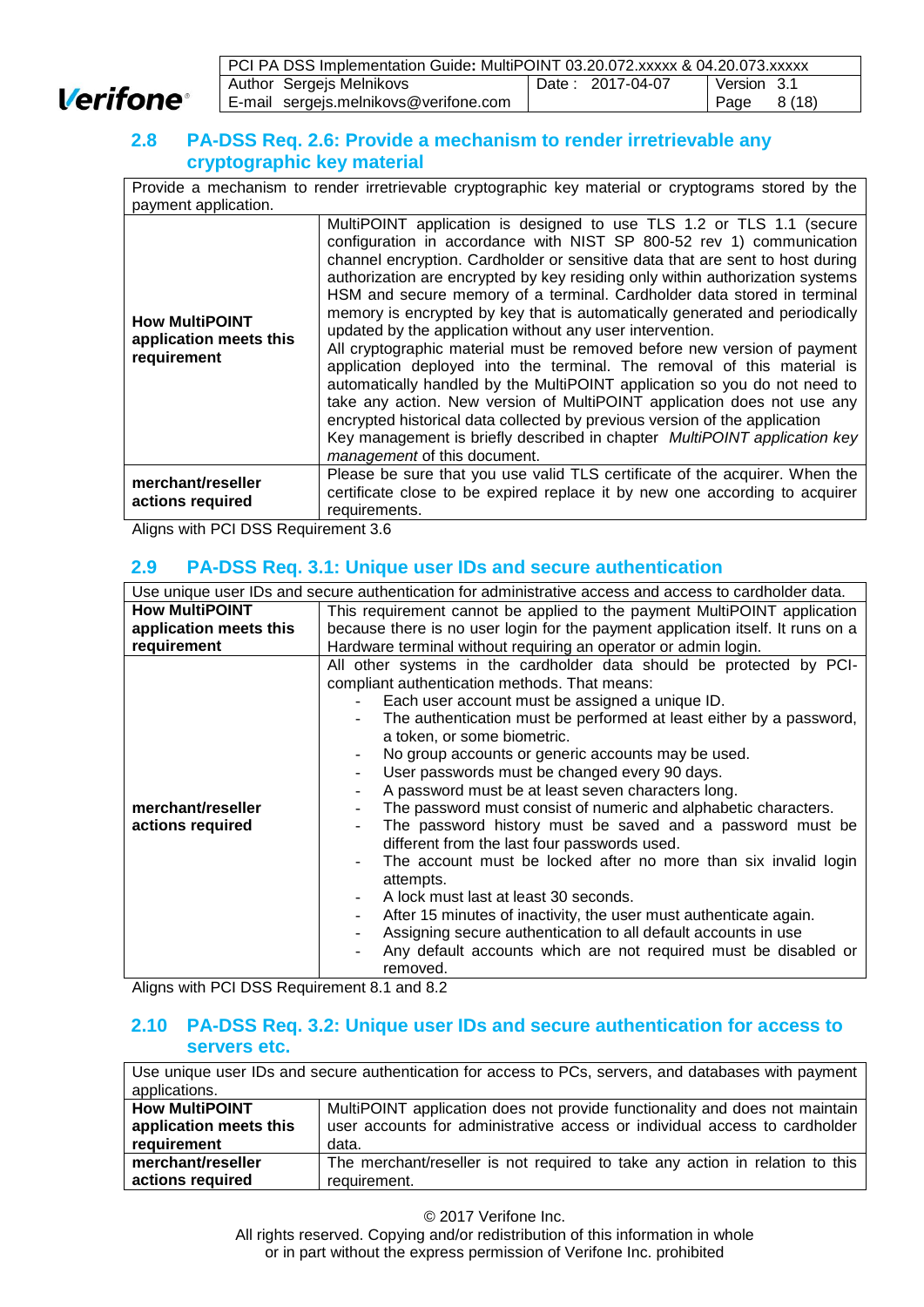

| PCI PA DSS Implementation Guide: MultiPOINT 03.20.072.xxxxx & 04.20.073.xxxxx |                  |                |  |
|-------------------------------------------------------------------------------|------------------|----------------|--|
| Author Sergejs Melnikovs                                                      | Date: 2017-04-07 | Version 3.1    |  |
| E-mail sergejs.melnikovs@verifone.com                                         |                  | 9 (18)<br>Page |  |

Aligns with PCI DSS Requirement 8.1 and 8.2

## <span id="page-8-0"></span>**2.11 PA-DSS Req. 4.1: Implement automated audit trails**

| Implement automated audit trails.                              |                                                                                                                                                                                                                                                                    |  |  |
|----------------------------------------------------------------|--------------------------------------------------------------------------------------------------------------------------------------------------------------------------------------------------------------------------------------------------------------------|--|--|
| <b>How MultiPOINT</b><br>application meets this<br>requirement | MultiPOINT application has an Audit Trail logging functionality. This log may<br>contains truncated PANs. No cardholder data is accessible from the<br>MultiPOINT terminal. The application also keeps an Audit Trail to track<br>changes to system level objects. |  |  |
| merchant/reseller<br>actions required                          | The application uses syslog protocol for audit trails. If you need to receive<br>this data on your syslog server too please refer to (3) Terminal Audit Log<br>V1.7.                                                                                               |  |  |

<span id="page-8-1"></span>Aligns with PCI DSS Requirement 10.1

## **2.12 PA-DSS Req. 4.4: Facilitate centralized logging**

| Facilitate centralized logging.       |                                                                                                                                                                      |  |  |
|---------------------------------------|----------------------------------------------------------------------------------------------------------------------------------------------------------------------|--|--|
| <b>How MultiPOINT</b>                 | The MultiPOINT application provides ability to collect/analyze logging                                                                                               |  |  |
| application meets this                | information by sending log files to remote host. The log file has syslog format                                                                                      |  |  |
| requirement                           | and described in separate document (3) Terminal Audit Log v1.7.                                                                                                      |  |  |
| merchant/reseller<br>actions required | The application uses syslog protocol for audit trails. If you need to receive<br>this data on your syslog server too please refer to (3) Terminal Audit Log<br>V1.7. |  |  |

<span id="page-8-2"></span>Aligns with PCI DSS Requirement 10.5.3

## **2.13 PA-DSS Req. 5.4.4: Application versioning methodology**

| Implement and communicate application versioning methodology. |                                                                          |  |
|---------------------------------------------------------------|--------------------------------------------------------------------------|--|
| <b>How MultiPOINT</b>                                         | Detailed description of version numbering methodology available in Annex |  |
| application meets this                                        | A2 Application Version Numbering policy of the implementation guide.     |  |
| requirement                                                   |                                                                          |  |
| merchant/reseller                                             | The merchant/reseller needs to understand which version of the payment   |  |
| actions required                                              | application they are using, and ensure validated versions are in use.    |  |

## <span id="page-8-3"></span>**2.14 PA-DSS Req. 6.1: Securely implement wireless technology**

Securely implement wireless technology. For payment applications using wireless technology, the wireless technology must be implemented securely

| <u>WILCROS TOOHING OF HILL BO IMPIGNIUM IN SOCIAL DIVI</u> |                                                                                  |  |  |
|------------------------------------------------------------|----------------------------------------------------------------------------------|--|--|
| <b>How MultiPOINT</b>                                      | MultiPOINT application is designed to operate in a network behind a firewall.    |  |  |
| application meets this                                     | If wireless is used the MultiPOINT application supports strong encryption        |  |  |
| requirement                                                | (WPA).                                                                           |  |  |
|                                                            | If you are using wireless network within your business, you must make sure,      |  |  |
| merchant/reseller                                          | that firewalls are installed, what deny or control (if such traffic is necessary |  |  |
| actions required                                           | for business purposes) any traffic from the wireless environment into the        |  |  |
|                                                            | MultiPOINT application environment. Please refer to your firewall manual.        |  |  |

<span id="page-8-4"></span>Aligns with PCI DSS Requirements 1.2.3 & 2.1.1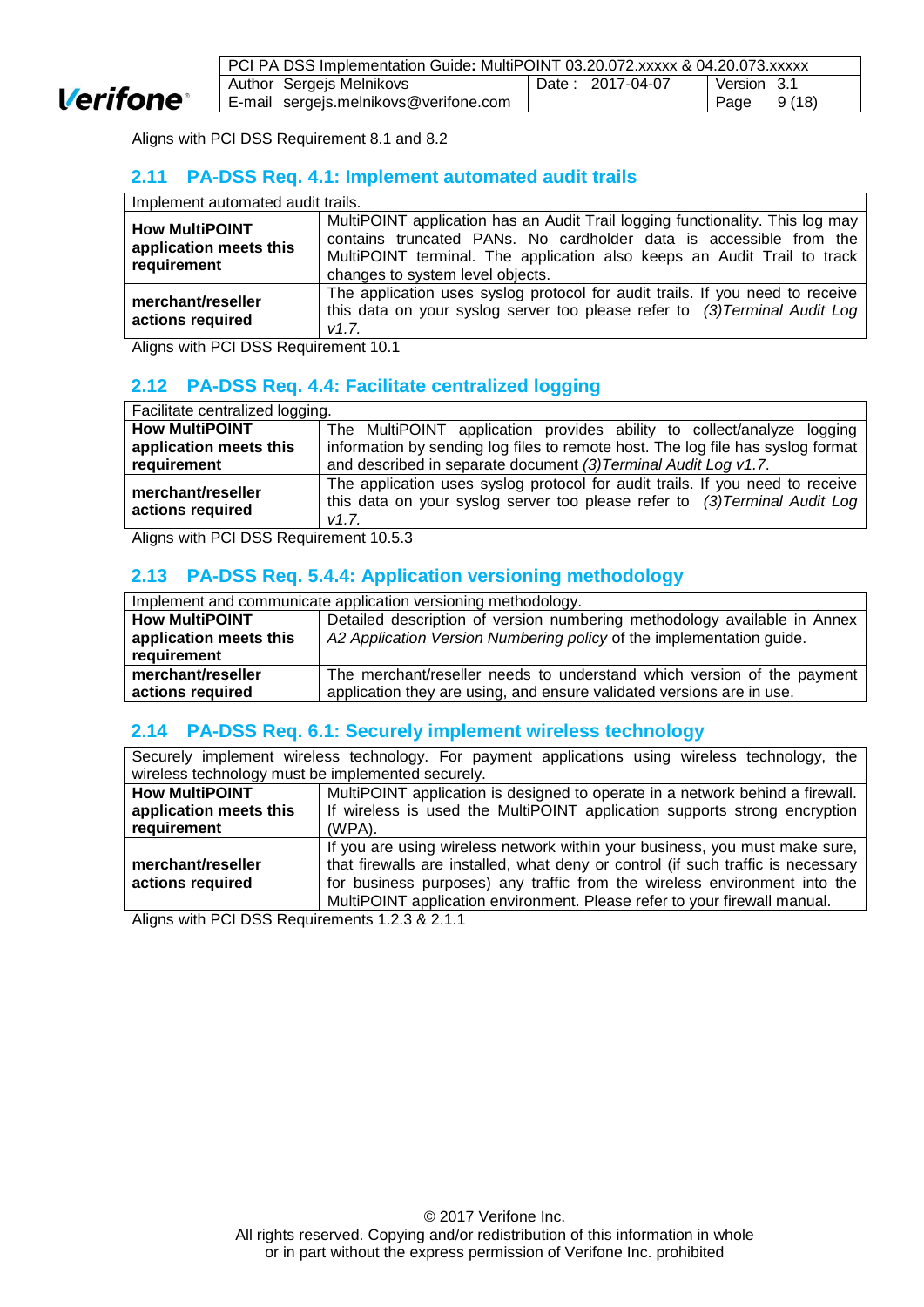

| PCI PA DSS Implementation Guide: MultiPOINT 03.20.072.xxxxx & 04.20.073.xxxxx |                  |                 |  |
|-------------------------------------------------------------------------------|------------------|-----------------|--|
| Author Sergejs Melnikovs                                                      | Date: 2017-04-07 | l Version 3.1   |  |
| E-mail sergejs.melnikovs@verifone.com                                         |                  | 10 (18)<br>Page |  |

## **2.15 PA-DSS Req. 6.2: Secure transmission of cardholder data over wireless networks**

Secure transmissions of cardholder data over wireless networks. For payment applications using wireless technology, payment application must facilitate use of industry best practices (for example, IEEE 802.11i) to implement strong encryption for authentication and transmission.

| <b>How MultiPOINT</b><br>application meets this<br>requirement | If wireless is used the MultiPOINT application supports strong encryption<br>(WPA). The wireless encryption is applied on top of the TLS protected<br>communication. The type of wireless encryption could be set up only through<br>TMS and there is not possibility to assign PCI DSS not compatible wireless<br>connection type.                                                                                 |
|----------------------------------------------------------------|---------------------------------------------------------------------------------------------------------------------------------------------------------------------------------------------------------------------------------------------------------------------------------------------------------------------------------------------------------------------------------------------------------------------|
| merchant/reseller<br>actions required                          | For wireless networks transmitting cardholder data or connected to the<br>cardholder data environment, verify that industry best practices (for example,<br>IEEE 802.11i) are used to implement strong encryption for authentication<br>and transmission.<br>For other actions please refer to action required part of chapter 2.16 PA-DSS<br>Req. 6.3: Provide instructions for secure use of wireless technology. |

Aligns with PCI DSS Requirement 4.1.1

## <span id="page-9-0"></span>**2.16 PA-DSS Req. 6.3: Provide instructions for secure use of wireless technology**

| Provide instructions for secure use of wireless technology. |                                                                                                                                                                                                                                                                                                                                                                                                      |  |  |  |
|-------------------------------------------------------------|------------------------------------------------------------------------------------------------------------------------------------------------------------------------------------------------------------------------------------------------------------------------------------------------------------------------------------------------------------------------------------------------------|--|--|--|
| <b>How MultiPOINT</b>                                       | MultiPOINT application is designed to operate in a network behind a firewall.                                                                                                                                                                                                                                                                                                                        |  |  |  |
| application meets this                                      | If wireless is used the MultiPOINT application supports strong encryption                                                                                                                                                                                                                                                                                                                            |  |  |  |
| requirement                                                 | (WPA).                                                                                                                                                                                                                                                                                                                                                                                               |  |  |  |
|                                                             | If you are using wireless network within your business, you must make sure,<br>that firewalls are installed, what deny or control (if such traffic is necessary<br>for business purposes) any traffic from the wireless environment into the<br>MultiPOINT application environment. Please refer to your firewall manual.<br>In case you are using a wireless network you must also make sure, that: |  |  |  |
| merchant/reseller                                           | Encryption keys were changed from vendor defaults at installation                                                                                                                                                                                                                                                                                                                                    |  |  |  |
| actions required                                            | Encryption keys are changed anytime someone with knowledge of the<br>$\bullet$<br>keys leaves the company or changes position<br>Default SNMP community strings on wireless devices are changed<br>$\bullet$                                                                                                                                                                                         |  |  |  |
|                                                             | Firmware on wireless devices is updated to support strong encryption,<br>$\bullet$<br>WPA/WPA2. Please note that WEP must not be used for new<br>installations and is not allowed after June 30, 2010                                                                                                                                                                                                |  |  |  |
|                                                             | Other security related vendor defaults are changed                                                                                                                                                                                                                                                                                                                                                   |  |  |  |

<span id="page-9-1"></span>Aligns with PCI DSS Requirements 1.2.3, 2.1.1, & 4.1.1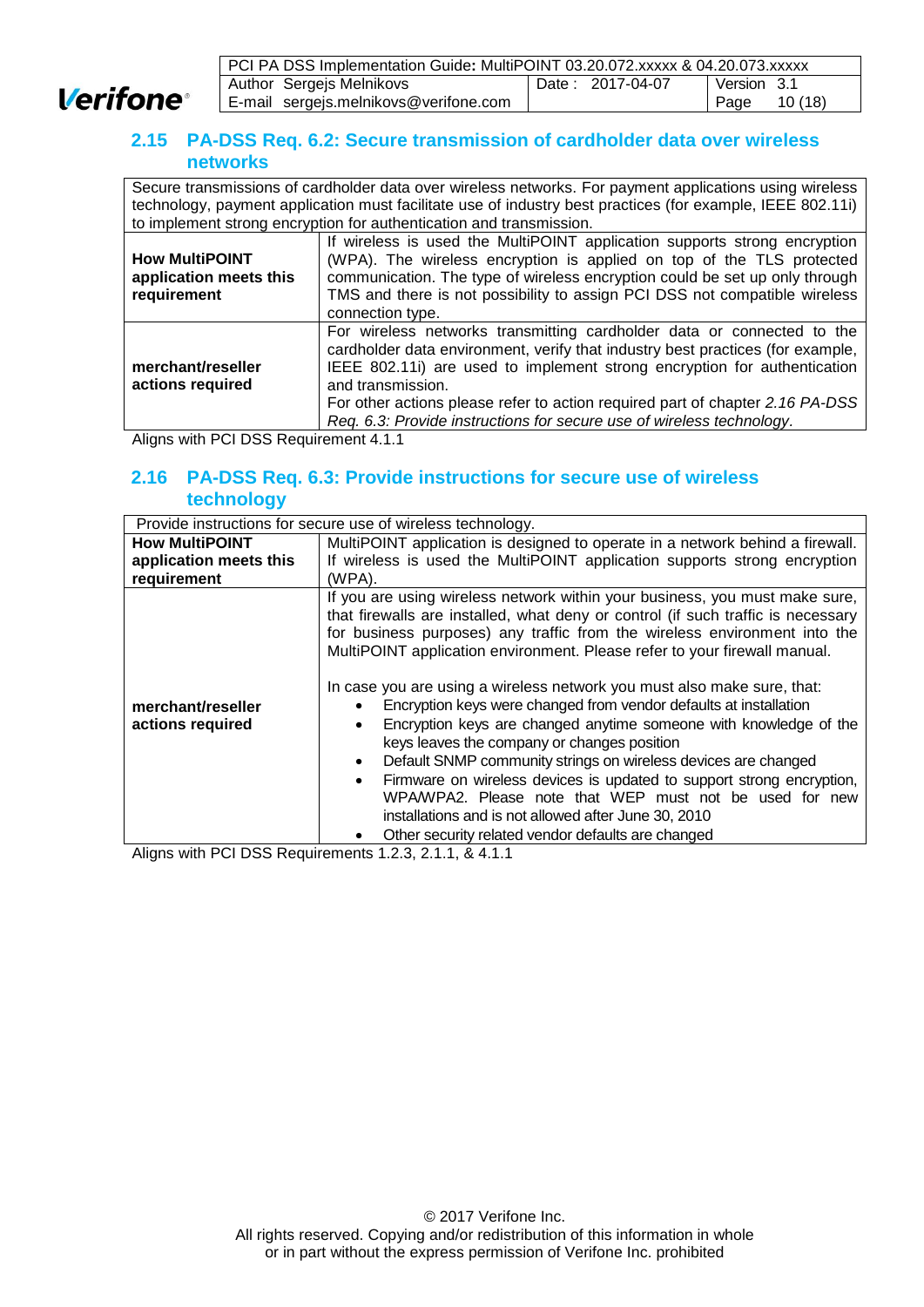**Verifone** 

| PCI PA DSS Implementation Guide: MultiPOINT 03.20.072.xxxxx & 04.20.073.xxxxx |                  |                |
|-------------------------------------------------------------------------------|------------------|----------------|
| Author Sergejs Melnikovs                                                      | Date: 2017-04-07 | l Version 3.1  |
| E-mail sergejs.melnikovs@verifone.com                                         |                  | 11(18)<br>Page |

## **2.17 PA-DSS Req. 7.2.3: Instructions for customers about secure installation and updates**

| Provide instructions for customers about secure installation of patches and updates. |                                                                                                                                                                                                                                                                                                                                                                                                                                                                                                                                                                                                                                                                                                                                                                                 |  |  |
|--------------------------------------------------------------------------------------|---------------------------------------------------------------------------------------------------------------------------------------------------------------------------------------------------------------------------------------------------------------------------------------------------------------------------------------------------------------------------------------------------------------------------------------------------------------------------------------------------------------------------------------------------------------------------------------------------------------------------------------------------------------------------------------------------------------------------------------------------------------------------------|--|--|
| <b>How MultiPOINT</b><br>application meets this<br>requirement                       | MultiPOINT application facilitates secure update functionality by downloading<br>updates directly from a management server, verifying integrity and<br>authenticity of the update through digital signatures and applying updates to<br>the terminal when it's not in use.<br>Once a security patch or update of MultiPOINT application released by<br>Verifone our Product Manager notifies by email (or via phone call)<br>responsible person of the integrator/reseller and provides encrypted package<br>by corresponding integrator/reseller's public PGP key, signs it with his own<br>private PGP key and provides it to the integrator/reseller's contact person via<br>email or other communication channel which is agree in advance with the<br>integrator/reseller. |  |  |
| merchant/reseller<br>actions required                                                | The merchant is not required to take any action in relation to this requirement<br>because MultiPOINT once per 24h connects to management server and<br>could download a new version of the application if that command received<br>from the server.<br>There is also possibility to initiate application update from the terminal menu:<br>Service→Parameters→Download→Programs→Phone→Full<br>The integrator/reseller which provides management server service to the<br>customer should configure the management server to deliver patches and<br>updates to MultiPOINT terminal once it's received from Verifone according to<br>PCI DSS required timeframe.                                                                                                                 |  |  |

## <span id="page-10-0"></span>**2.18 PA-DSS Req. 8.2: Must only use secure services, protocols and other components**

| Use only necessary and secure services, protocols, components, and dependent software and hardware,<br>including those provided by third parties. |                                                                                                                                                                                             |  |  |
|---------------------------------------------------------------------------------------------------------------------------------------------------|---------------------------------------------------------------------------------------------------------------------------------------------------------------------------------------------|--|--|
| <b>How MultiPOINT</b><br>application meets this<br>requirement                                                                                    | MultiPOINT application does not employ unnecessary or insecure services or<br>functionality. Full list of application components and dependent components /<br>protocols described in Annex |  |  |
|                                                                                                                                                   | A4 Application components and used protocols                                                                                                                                                |  |  |
| merchant/reseller                                                                                                                                 | The merchant/reseller is not required to take any action in relation to this                                                                                                                |  |  |
| actions required                                                                                                                                  | requirement.                                                                                                                                                                                |  |  |

<span id="page-10-1"></span>Aligns with PCI DSS Requirement 2.2.3

## **2.19 PA-DSS Req. 9.1: Store cardholder data only on servers not connected to the Internet**

| Store cardholder data only on servers not connected to the Internet. |                                                                              |  |  |
|----------------------------------------------------------------------|------------------------------------------------------------------------------|--|--|
| <b>How MultiPOINT</b>                                                | MultiPOINT application does not store any cardholder data in a server        |  |  |
| application meets this                                               | connected to the internet.                                                   |  |  |
| <b>requirement</b>                                                   |                                                                              |  |  |
| merchant/reseller                                                    | The merchant/reseller is not required to take any action in relation to this |  |  |
| actions required                                                     | requirement.                                                                 |  |  |

<span id="page-10-2"></span>Aligns with PCI DSS Requirement 1.3.7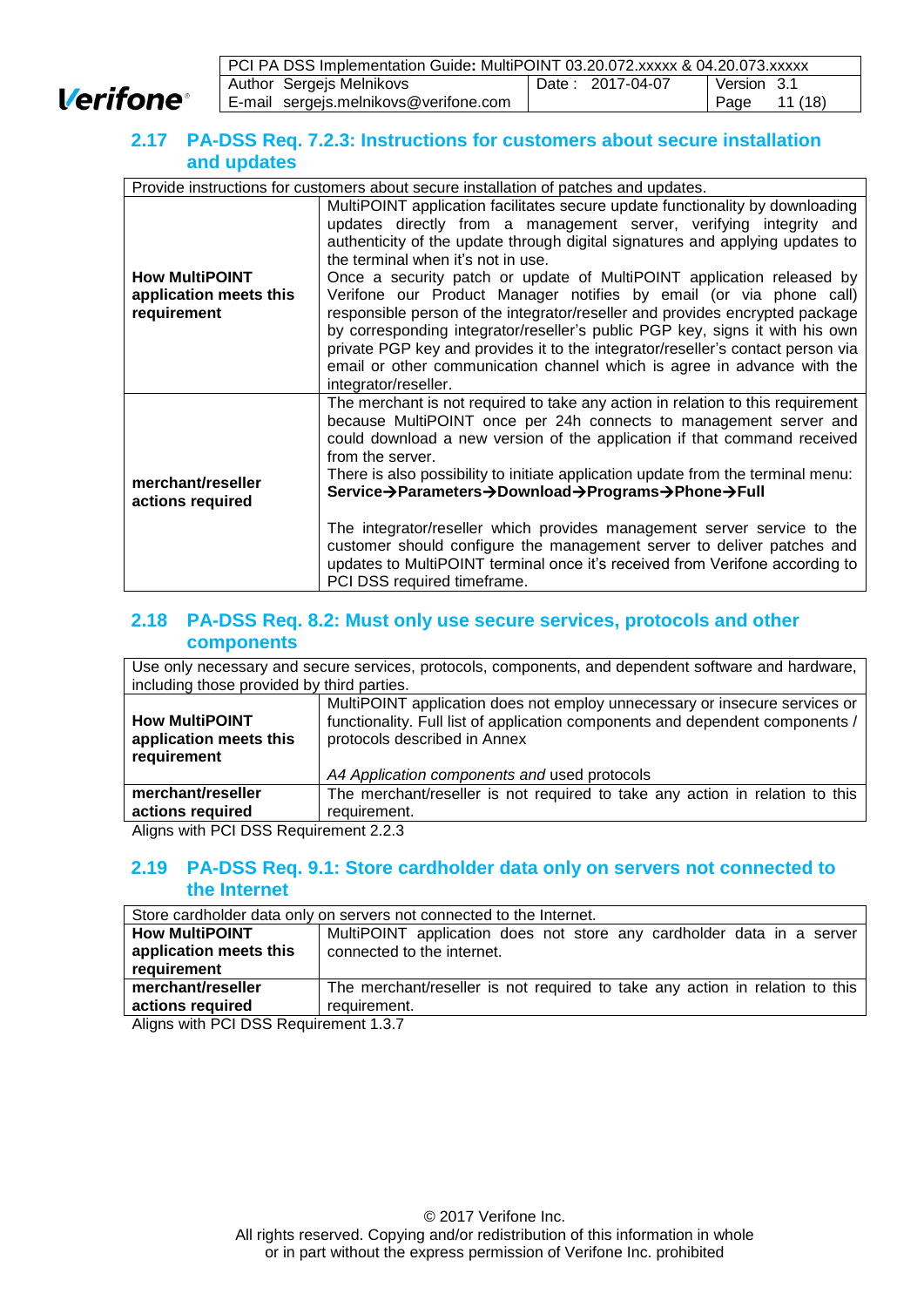

| PCI PA DSS Implementation Guide: MultiPOINT 03.20.072.xxxxx & 04.20.073.xxxxx |                  |               |  |
|-------------------------------------------------------------------------------|------------------|---------------|--|
| Author Sergejs Melnikovs                                                      | Date: 2017-04-07 | Version 3.1   |  |
| E-mail sergejs.melnikovs@verifone.com                                         |                  | Page $12(18)$ |  |

## **2.20 PA-DSS Req. 10.1: Implement two-factor authentication for remote access to payment application**

|                                   | Implement two-factor authentication for all remote access to payment application that originates from |  |  |
|-----------------------------------|-------------------------------------------------------------------------------------------------------|--|--|
| outside the customer environment. |                                                                                                       |  |  |
| <b>How MultiPOINT</b>             | MultiPOINT application does not provide the functionality and does not                                |  |  |
| application meets this            | maintain user accounts for any remote access to the application.                                      |  |  |
| requirement                       |                                                                                                       |  |  |
| merchant/reseller                 | The merchant/reseller is not required to take any action in relation to this                          |  |  |
| actions required                  | requirement.                                                                                          |  |  |

<span id="page-11-0"></span>Aligns with PCI DSS Requirement 8.3

## **2.21 PA-DSS Req. 10.2.1: Securely deliver remote payment application updates**

Securely deliver remote payment application updates. If payment application updates are delivered via remote access into customers' systems, software vendors must tell customers to turn on remote-access technologies only when needed for downloads from vendor, and to turn off immediately after download completes. Alternatively, if delivered via VPN or other high-speed connection, software vendors must advise customers to properly configure a firewall or a personal firewall product to secure "always-on" connections

|                        | MultiPOINT application facilitates secure update functionality by downloading |
|------------------------|-------------------------------------------------------------------------------|
| <b>How MultiPOINT</b>  | updates directly from the management server, verifying integrity and          |
| application meets this | authenticity of the update through digital signatures and applying updates to |
| requirement            | the terminal when it's not in use. Connection to the management server        |
|                        | initiated by the MultiPOINT terminal according to configuration.              |
| merchant/reseller      | The merchant/reseller is not required to take any action in relation to this  |
| actions required       | requirement.                                                                  |
|                        |                                                                               |

Aligns with PCI DSS Requirements 1 and 12.3.9

## <span id="page-11-1"></span>**2.22 PA-DSS Req. 10.2.3: Securely implement remote access software**

| Securely implement remote-access software. |                                                                              |  |  |
|--------------------------------------------|------------------------------------------------------------------------------|--|--|
| <b>How MultiPOINT</b>                      | MultiPOINT application does not provide remote access functionality and      |  |  |
| application meets this                     | does not maintain user accounts for any remote access to the application.    |  |  |
| requirement                                |                                                                              |  |  |
| merchant/reseller                          | The merchant/reseller is not required to take any action in relation to this |  |  |
| actions required                           | requirement.                                                                 |  |  |
|                                            |                                                                              |  |  |

<span id="page-11-2"></span>Aligns with PCI DSS Requirements 2, 8 and 10

#### **2.23 PA-DSS Req. 11.1: Secure transmissions of cardholder data over public networks**

| Secure transmissions of cardholder data over public networks. |                                                                              |  |
|---------------------------------------------------------------|------------------------------------------------------------------------------|--|
| <b>How MultiPOINT</b>                                         | All Cardholders Data and Sensitive Authentication Data sent to and from the  |  |
| application meets this                                        | MultiPOINT application over public networks always protected using TLS       |  |
| requirement                                                   | encryption protocol.                                                         |  |
| merchant/reseller                                             | The merchant/reseller is not required to take any action in relation to this |  |
| actions required                                              | requirement.                                                                 |  |

<span id="page-11-3"></span>Aligns with PCI DSS Requirement 4.1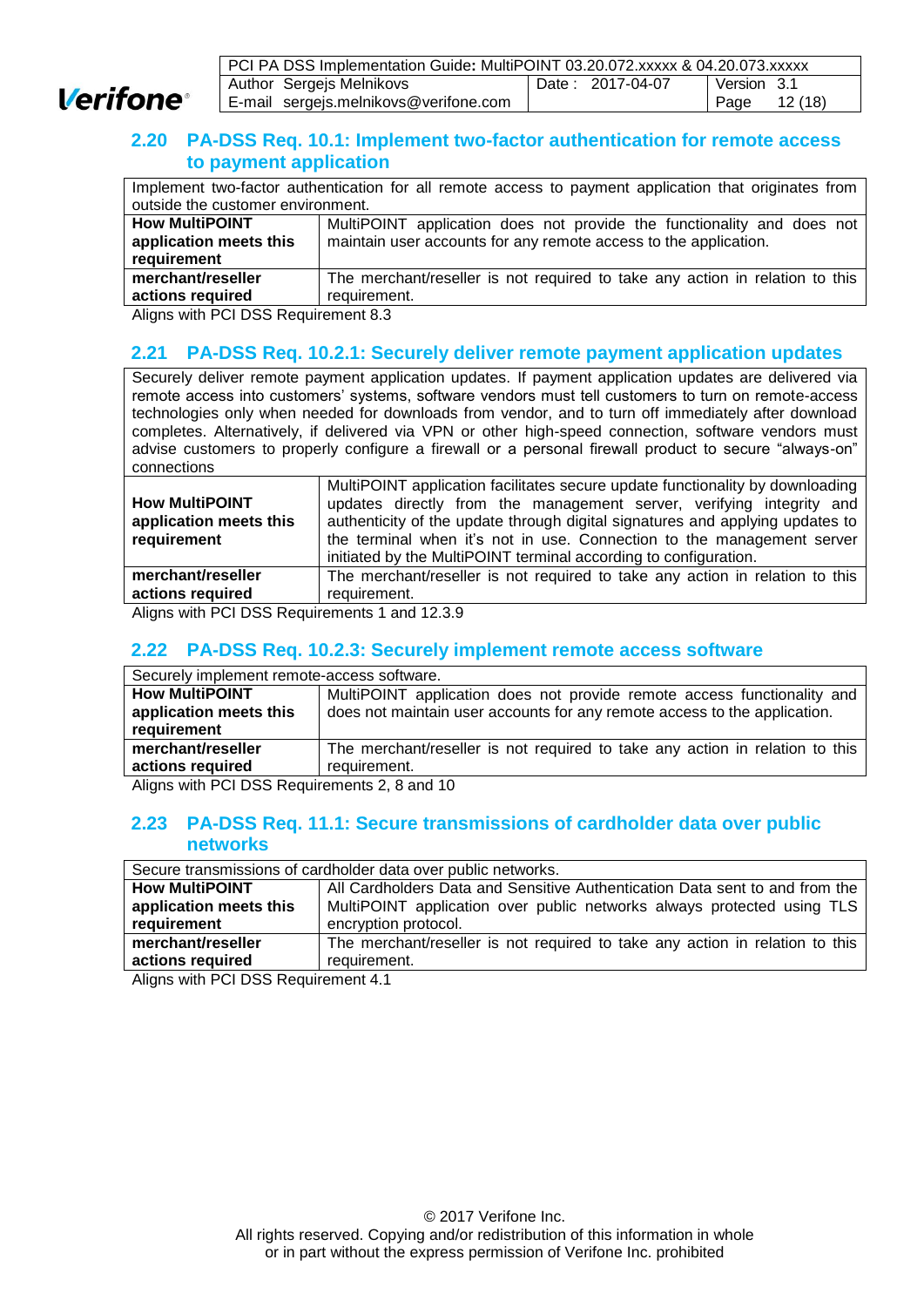

| PCI PA DSS Implementation Guide: MultiPOINT 03.20.072.xxxxx & 04.20.073.xxxxx |  |
|-------------------------------------------------------------------------------|--|
| Date: 2017-04-07<br>Author Sergejs Melnikovs<br>Version 3.1                   |  |
| Page $13(18)$<br>E-mail sergejs.melnikovs@verifone.com                        |  |

## **2.24 PA-DSS Req. 11.2: Encrypt cardholder data sent over end-user messaging technologies**

|                        | Encrypt cardholder data sent over end-user messaging technologies. If the payment application facilitates |  |  |
|------------------------|-----------------------------------------------------------------------------------------------------------|--|--|
|                        | sending of PANs by end-user messaging technologies (for example, e-mail, instant messaging, chat), the    |  |  |
|                        | payment application must provide a solution that renders the PAN unreadable or implements strong          |  |  |
|                        | cryptography, or specify use of strong cryptography to encrypt the PANs.                                  |  |  |
| <b>How MultiPOINT</b>  | MultiPOINT application doesn't use any end-user messaging technologies to                                 |  |  |
| application meets this | send cardholder data.                                                                                     |  |  |
| requirement            |                                                                                                           |  |  |
| merchant/reseller      | The merchant/reseller is not required to take any action in relation to this                              |  |  |
| actions required       | requirement.                                                                                              |  |  |

<span id="page-12-0"></span>Aligns with PCI DSS Requirement 4.2

## **2.25 PA-DSS Req. 12.1, 12.1.1 and 12.2: Secure all non-console administrative access**

Encrypt non-console administrative access. Use multi-factor authentication for all personnel with nonconsole administrative access. **How MultiPOINT application meets this requirement** MultiPOINT application does not provide non-console access functionality and does not maintain user accounts for any administrative access to the application. **merchant/reseller actions required** The merchant/reseller is not required to take any action in relation to this requirement.

Aligns with PCI DSS Requirement 2.3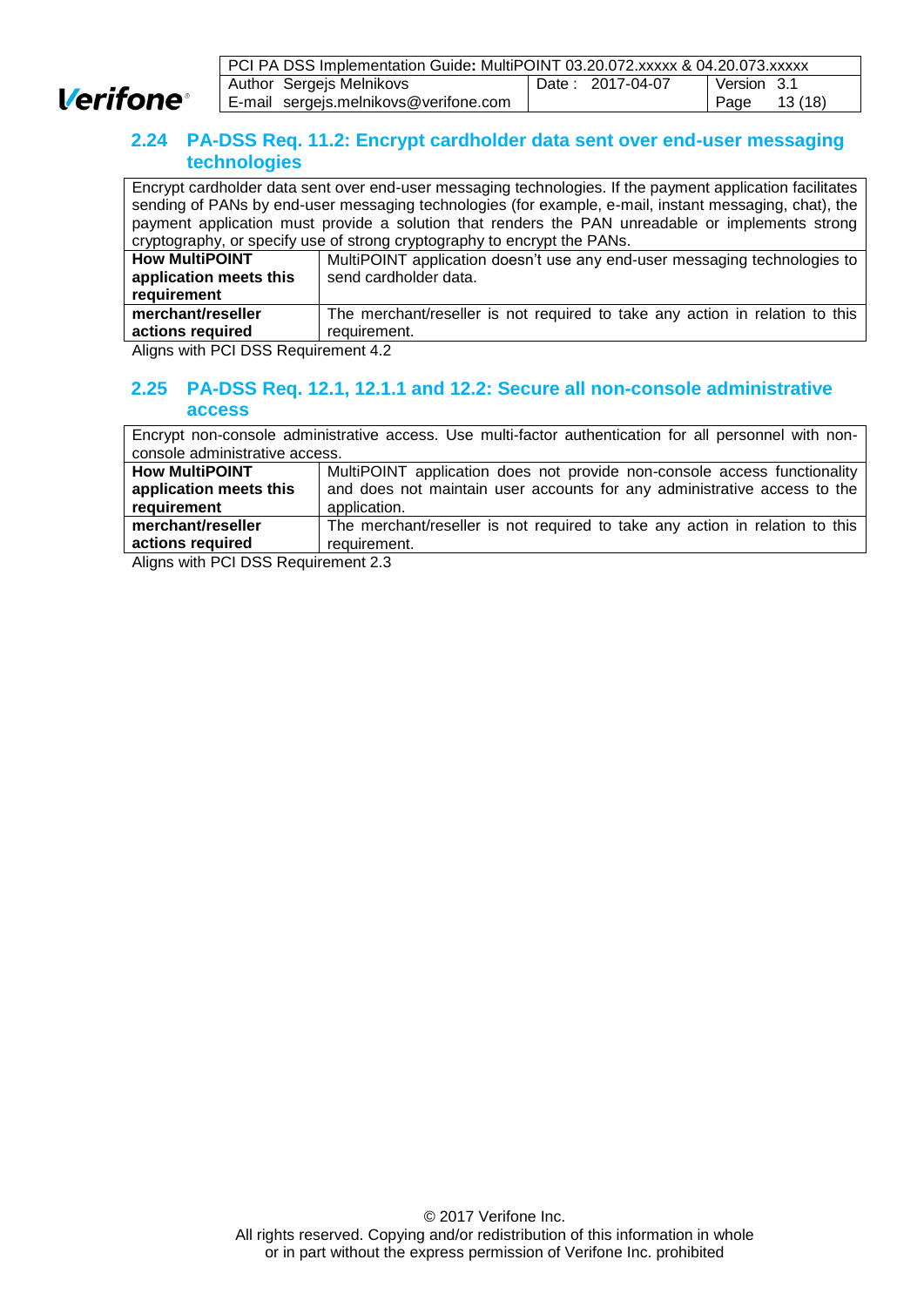

| PCI PA DSS Implementation Guide: MultiPOINT 03.20.072.xxxxx & 04.20.073.xxxxx |                                       |  |                  |             |         |
|-------------------------------------------------------------------------------|---------------------------------------|--|------------------|-------------|---------|
|                                                                               | Author Sergejs Melnikovs              |  | Date: 2017-04-07 | Version 3.1 |         |
|                                                                               | E-mail sergejs.melnikovs@verifone.com |  |                  | ⊩ Page      | 14 (18) |

## <span id="page-13-0"></span>**3. MultiPOINT application key management**

The main idea is that the Key Management process is automatic and controlled only by the MultiPOINT application. It doesn't require any key injections from outside. A 3DES or AES key is used for encryption. The key is generated and stored in the POS TRSM and never goes outside.

- The key is generated by the terminal's operating system.
- The encryption key is stored in tamper resistant secure module's memory of the terminal.
- MultiPOINT 03.20.072.xxxxx uses double length 3DES(112 bit) key.
- Starting from MultiPOINT 04.20.073.xxxxx AES-128 is used for CHD encryption data on the terminal.
- Key transmission is not required.
- New key is generated when terminal starts for the 1st time, after terminal software update, after every batch sending (at least once per 24 hours) and after manual transaction deletion operation. If the key generation process was not successful then the application doesn't allow making any payment transactions, only service functions are allowed. Before a new key generation the old key is destroyed and cryptographic material is removed.
- If for some reason the application/terminal is not able to send the batch for a time longer than 30 days, then the application doesn't allow to make a new payment transactions without sending the batch.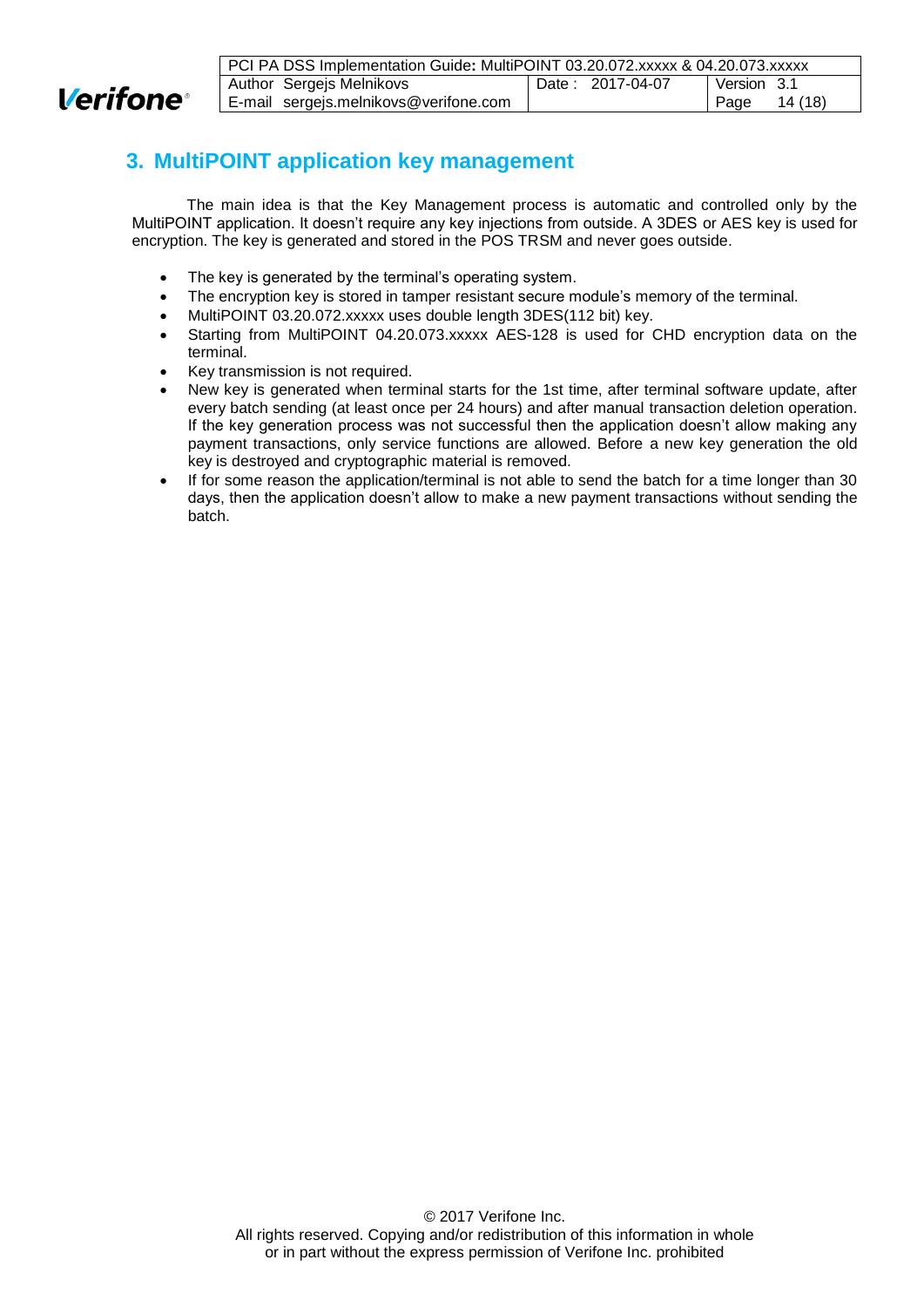

| PCI PA DSS Implementation Guide: MultiPOINT 03.20.072.xxxxx & 04.20.073.xxxxx |  |                   |  |
|-------------------------------------------------------------------------------|--|-------------------|--|
| Author Sergejs Melnikovs<br>Date: 2017-04-07<br>l Version 3.1                 |  |                   |  |
| E-mail sergejs.melnikovs@verifone.com                                         |  | 15 (18)<br>  Page |  |

# <span id="page-14-0"></span>**4. Annexes**

## <span id="page-14-1"></span>**A1 Terminal files**

In a table below represented list of files on the terminal what can contains any cardholder data or logs of important events from the terminal.

| $\frac{1}{2}$<br><b>File Name</b> | <b>Description</b>                                                                                                    | <b>Cardholders</b><br>data     | <b>Protection</b> |
|-----------------------------------|-----------------------------------------------------------------------------------------------------------------------|--------------------------------|-------------------|
| FILEREVERSALLIST.LST              | Payment<br>list<br>queue<br>for<br>cancellation                                                                       | PAN & Expiry<br>date           | Encrypted         |
| FILETRANSSETUP.CFG                | Last payment data and batch<br>counters                                                                               | PAN & Expiry<br>date           | Encrypted         |
| FILETRANSSETUP.CPY                | Last payment data and batch<br>counters, backup copy                                                                  | PAN & Expiry<br>date           | Encrypted         |
| <b>FILETRANSLIST.LST</b>          | 24h Payment list                                                                                                      | PAN & Expiry<br>date           | Encrypted         |
| FILETRANSLIST.CPY                 | 24h Payment list, backup copy                                                                                         | <b>PAN</b><br>& Expiry<br>date | Encrypted         |
| <b>FILEPREAUTHLIST.LST</b>        | Pre-authorization list                                                                                                | <b>PAN</b><br>& Expiry<br>date | Encrypted         |
| FILEGOODSLIST.LST                 | Payment details<br>goods<br>for<br>payments                                                                           | <b>PAN</b>                     | Encrypted         |
| FILELASTTRANS.DAT                 | Last transaction record                                                                                               | PAN & Expiry<br>date           | Encrypted         |
| FILETMPTRANS.DAT                  | Information<br>about unfinished<br>transactions (for ECR requests<br>processing)                                      | PAN & Expiry<br>date           | Encrypted         |
| TRANS_TXT                         | Payment statistics                                                                                                    | Masked PAN &<br>Expiry date    |                   |
| <b>DEBUG.LOG</b>                  | Application debug information                                                                                         | Masked PAN &<br>Expiry date    |                   |
| VK LOG.LOG                        | Payment flow "step by step" log<br><b>Masked PAN</b><br>for Valsts Kase configuration                                 |                                |                   |
| TRACE.LOG                         | Transaction errors and speed<br>measurement log                                                                       | Masked PAN &<br>Expiry date    |                   |
| STATS.LOG                         | Communication statistics log                                                                                          |                                |                   |
| ERROR.LOG                         | Application Error event log                                                                                           |                                |                   |
| SYS.LOG                           | Audit log                                                                                                             |                                |                   |
| *.TRACE                           | Transaction errors and speed<br>measurement logs, compressed                                                          | Masked PAN &<br>Expiry date    |                   |
| *.SRZ                             | Masked PAN &<br>Archive for sending to terminal<br>management system, contains<br>Expiry date<br>compressed log files |                                |                   |
| PRINTCOPYDEALOYAL.LST             | "Dealoyal" receipt copy (loyalty<br>bonus points)                                                                     | Masked PAN                     |                   |
| BATCH_MON_x.TXT                   | unsent transactions,<br>List of<br>where "x" is acquirer index (0-6)                                                  | <b>Masked PAN</b>              |                   |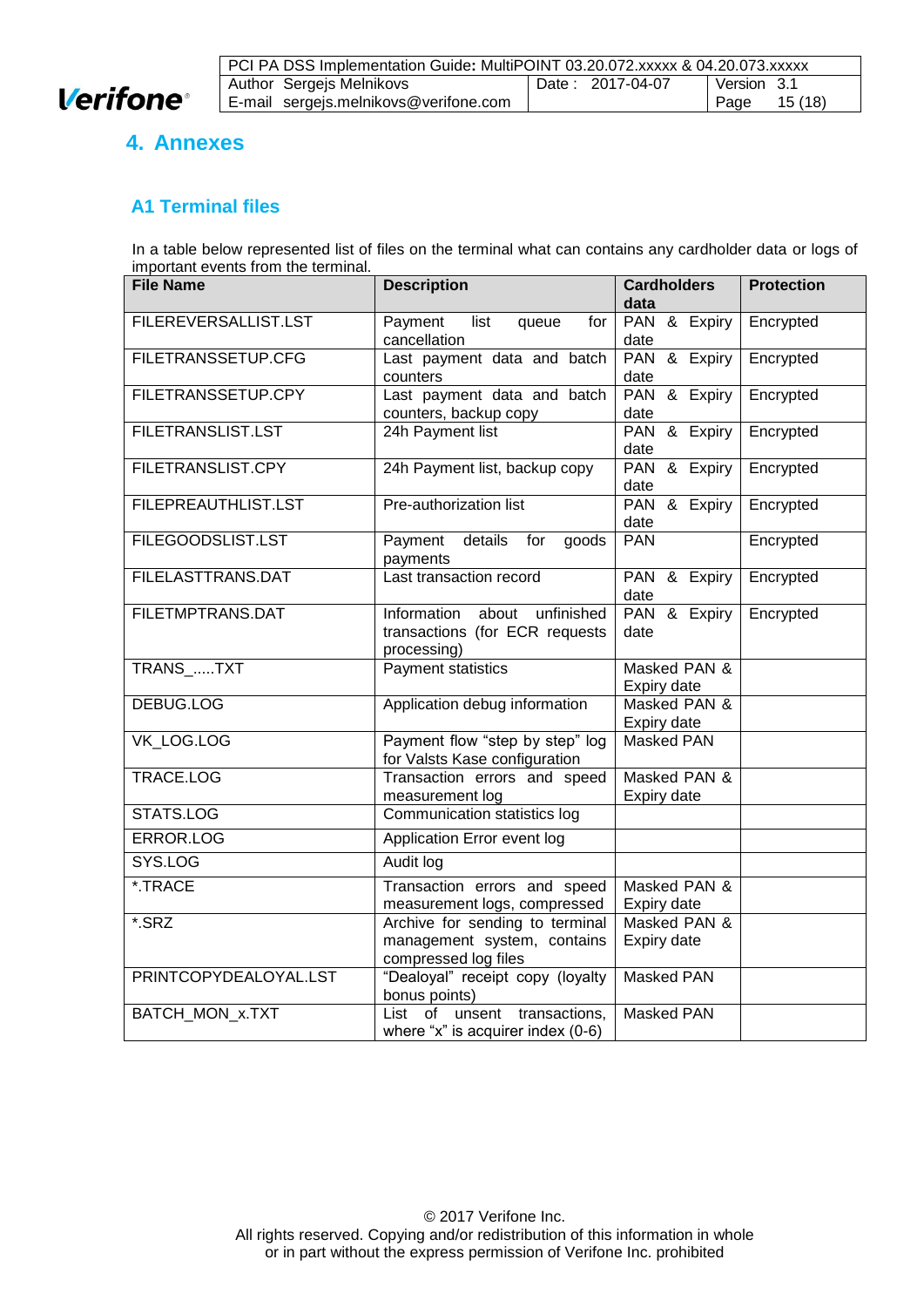

| PCI PA DSS Implementation Guide: MultiPOINT 03.20.072.xxxxx & 04.20.073.xxxxx |                  |                 |  |
|-------------------------------------------------------------------------------|------------------|-----------------|--|
| Author Sergejs Melnikovs                                                      | Date: 2017-04-07 | Version 3.1     |  |
| E-mail sergejs.melnikovs@verifone.com                                         |                  | 16 (18)<br>Page |  |

## <span id="page-15-0"></span>**A2 Application Version Numbering policy**

Below represented MultiPOINT application version numbering methodology what is based on common Verifone Baltic version numbering policy (reference *[\(4\)](#page-3-3) Verifone Baltic – [Terminal Software Version](#page-3-3)  [Numbering Specification v1.4.1](#page-3-3)*)

Application version numbering format:

<NNNNNNNNNN> <XX>.<YY>.<ZZZ> .<BBBBB>, where :

| <b>Format</b>     | <b>Subject</b>                         | <b>Description</b>                                                                                                                                                                                                                                                                                                                                                                                                                                                                                                                                                   |
|-------------------|----------------------------------------|----------------------------------------------------------------------------------------------------------------------------------------------------------------------------------------------------------------------------------------------------------------------------------------------------------------------------------------------------------------------------------------------------------------------------------------------------------------------------------------------------------------------------------------------------------------------|
| <b>NNNNNNNNNN</b> | Software Name;                         | Name of the application                                                                                                                                                                                                                                                                                                                                                                                                                                                                                                                                              |
| XX                | application<br>Major<br>version number | This version number indicates the major version of the<br>payment application. It is increased every time, when<br>major changes are done, according to PA-DSS rules.<br>Number is never restarted within the application life cycle                                                                                                                                                                                                                                                                                                                                 |
| YY                | Payment<br>application<br>identifier   | Number is attached to a combination of particular payment<br>application and "major" (from PA DSS prospective)<br>payment functionality.<br>For current application it has fixed value :<br>20 - MultiPOINT payment application, main configuration;                                                                                                                                                                                                                                                                                                                 |
| ZZZ               | Minor<br>application<br>version number | This number is increased every time some changes to the<br>functionality of the application are done, which are not<br>considered "major" by PA DSS rules for payment<br>application. Number can be (but not mandatory should be)<br>restarted, when "Payment application major version<br>number" or "Payment application identifier" is changed. In<br>cases, when changes contains only bug fixes of existing<br>functionality, but functionality itself isn't changed, minor<br>application number should not be increased                                       |
| <b>BBBBB</b>      | build number                           | Increased every time, when new software package is<br>created, even on minor bug fixes, when no changes to<br>neither version numbers are made. Number is never<br>restarted during the application life cycle. Should<br>mandatory present, but should not<br>be mandatory<br>presented to external parties, when indicating application<br>version. If a new package contains changes what could be<br>classified as Low-impact or High-impact from PA DSS<br>prospective than together with build number other relevant<br>part of version number MUST be changed |

Example: let's look on MultiPOINT 03.20.072.00390:

| <b>MultiPOINT</b> | Software Name;                   |
|-------------------|----------------------------------|
| -03               | Major application version number |
| 20                | Payment application identifier   |
| 072               | Minor application version number |
| 00390             | build number                     |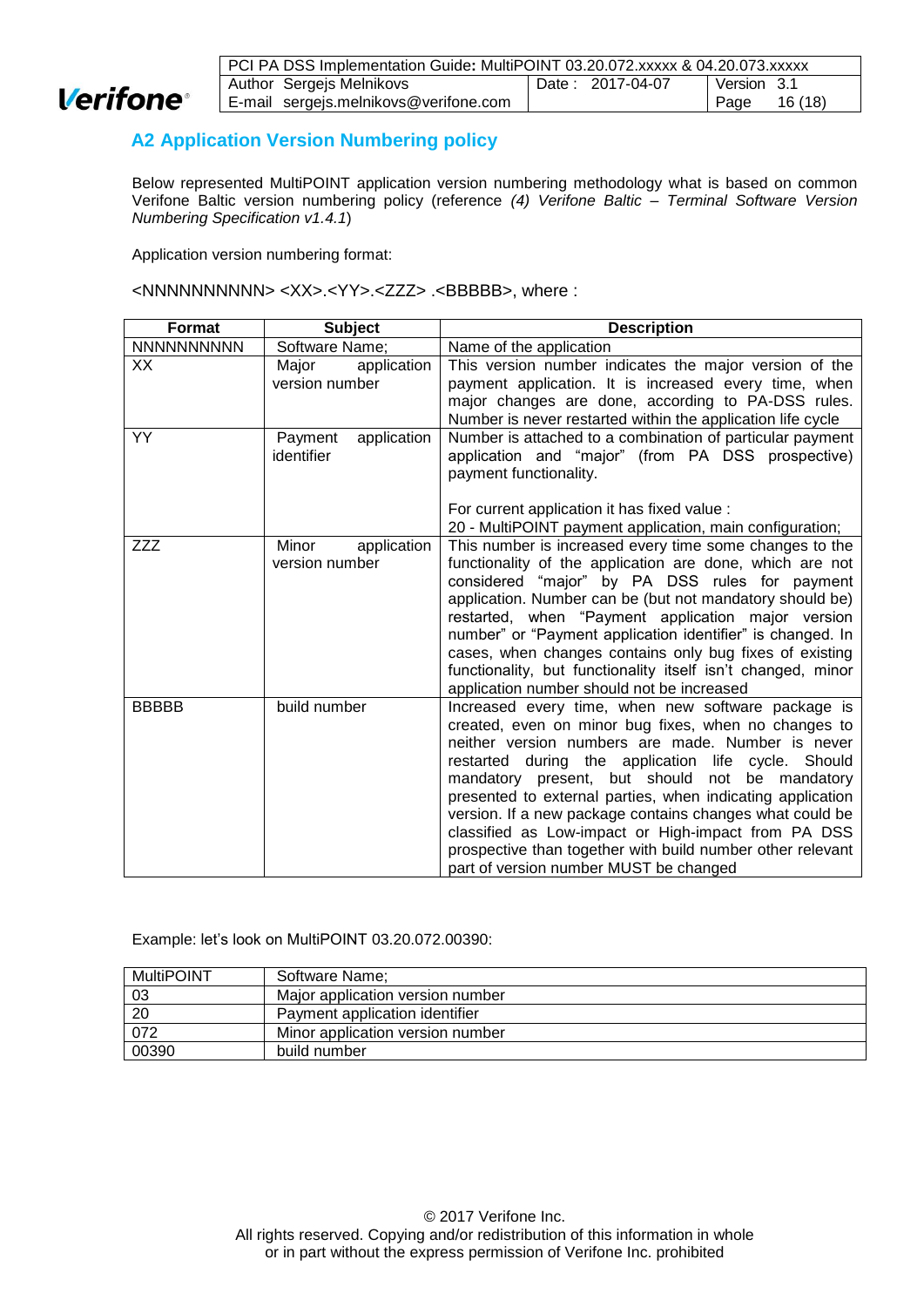

| PCI PA DSS Implementation Guide: MultiPOINT 03.20.072.xxxxx & 04.20.073.xxxxx |  |              |
|-------------------------------------------------------------------------------|--|--------------|
| Author Sergejs Melnikovs<br>Version 3.1<br>Date: 2017-04-07                   |  |              |
| E-mail sergejs.melnikovs@verifone.com                                         |  | Page 17 (18) |

## <span id="page-16-0"></span>**A3 Instances where PAN is displayed**

Below represented instances where MultiPOINT application can show cardholders data:

<span id="page-16-1"></span>

| Instance                                                                                   | <b>Description</b>         | <b>Protection</b> |
|--------------------------------------------------------------------------------------------|----------------------------|-------------------|
| <b>DISPLAY</b>                                                                             | Manual PAN entry dialog    | none              |
|                                                                                            | Voice authorization dialog | none              |
| <b>CARDHOLDERS RECEIPT</b><br>(terminal printer and/or<br><b>ECR</b> protocol)             |                            | Masked            |
| <b>MERCHANT RECEIPT</b>                                                                    | Regular transaction        | Masked            |
| (terminal printer and/or                                                                   | Offline transaction        | none              |
| <b>ECR</b> protocol)                                                                       | Preauthorization           | none              |
| <b>Preauthorization's list</b><br>receipt (terminal printer<br>and/or ECR protocol)        |                            | Masked            |
| <b>Last EMV transaction</b><br>params receipt (terminal<br>printer and/or ECR<br>protocol) |                            | Masked            |
|                                                                                            | Regular transaction        | Masked            |
| <b>ECR protocol: transaction</b><br>result message                                         | Offline transaction        | none              |
|                                                                                            | Preauthorization           | none              |